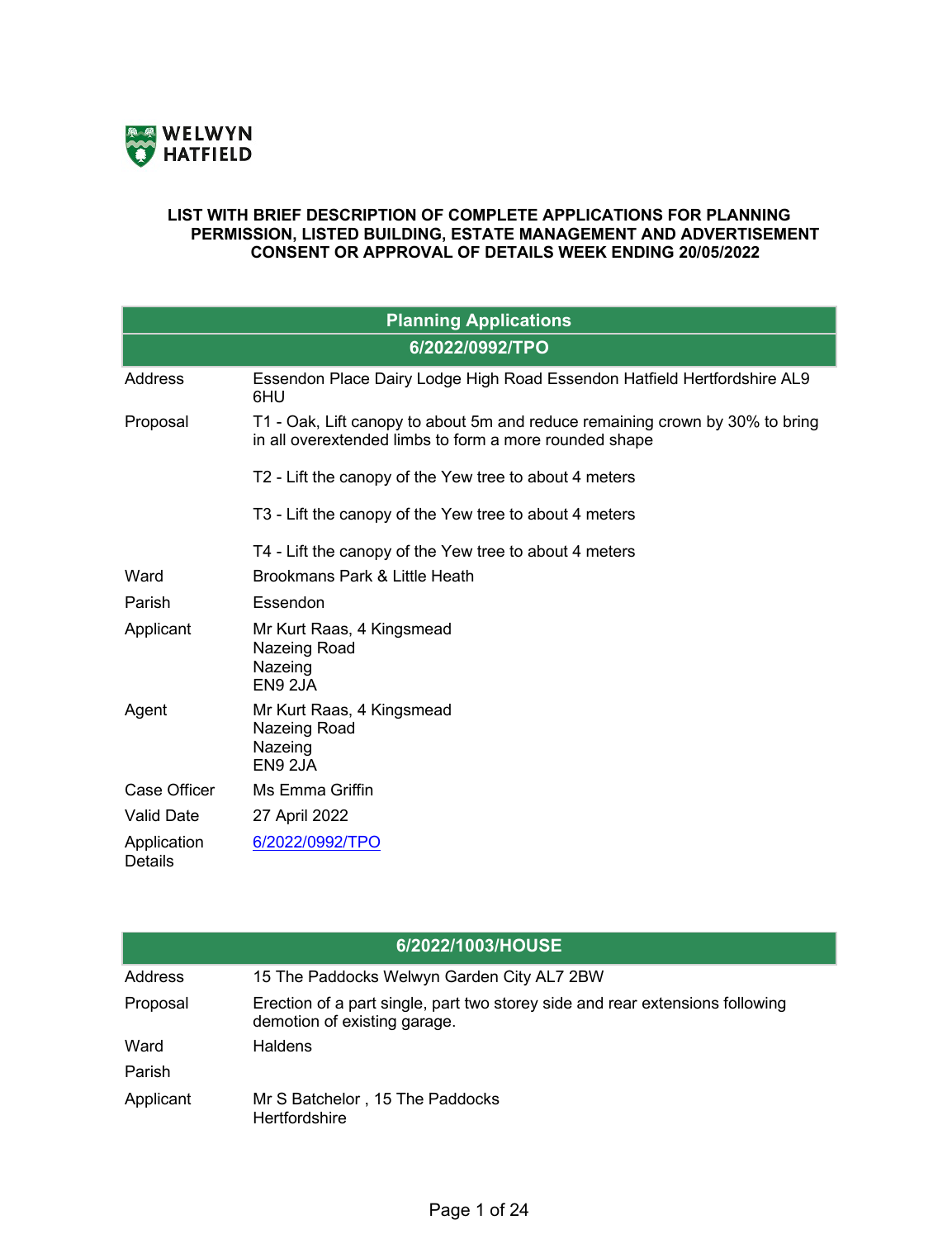|                        | Welwyn Garden City<br>AI 7 2 B W                                                                   |
|------------------------|----------------------------------------------------------------------------------------------------|
| Agent                  | Ms Sara Rattenbury, 2nd Floor<br>Unit 10 Verulam Ind Est<br>224 London Rd<br>St. Albans<br>AL1 1JB |
| Case Officer           | Ms Louise Sahlke                                                                                   |
| <b>Valid Date</b>      | 27 April 2022                                                                                      |
| Application<br>Details | 6/2022/1003/HOUSE                                                                                  |
| Call In Evoint         | פפחפ ההייוד פח                                                                                     |

Call In Expiry 03 June 2022 Date

|                               | 6/2022/1082/HOUSE                                                                                |
|-------------------------------|--------------------------------------------------------------------------------------------------|
| Address                       | 69 Maple Grove Welwyn Garden City AL7 1NN                                                        |
| Proposal                      | Erection of a first floor rear extension and insertion of roof light into existing flat<br>roof. |
| Ward                          | <b>Haldens</b>                                                                                   |
| Parish                        |                                                                                                  |
| Applicant                     | Mr. & Mrs. D. Franks, 69 Maple Grove<br><b>Hertfordshire</b><br>Welwyn Garden City<br>AL7 1NN    |
| Agent                         | Mr. S. Cook, HED House<br>60a Bridge Road East<br>Welwyn Garden City<br>AL7 1JU                  |
| Case Officer                  | Mrs Sarah Madyausiku                                                                             |
| <b>Valid Date</b>             | 09 May 2022                                                                                      |
| Application<br><b>Details</b> | 6/2022/1082/HOUSE                                                                                |
| Call In Expiry<br>Date        | 07 June 2022                                                                                     |

|           | 6/2022/1010/HOUSE                                                                                                                                                        |
|-----------|--------------------------------------------------------------------------------------------------------------------------------------------------------------------------|
| Address   | 23 Fordwich Road Welwyn Garden City AL8 6EX                                                                                                                              |
| Proposal  | Erection of front garage extension and conversion including roof lights, new flat<br>roof and insertion of roof light to existing rear roof and alterations to openings. |
| Ward      | Handside                                                                                                                                                                 |
| Parish    |                                                                                                                                                                          |
| Applicant | Mr. M. Lynch, 23 Fordwich Road<br><b>Hertfordshire</b>                                                                                                                   |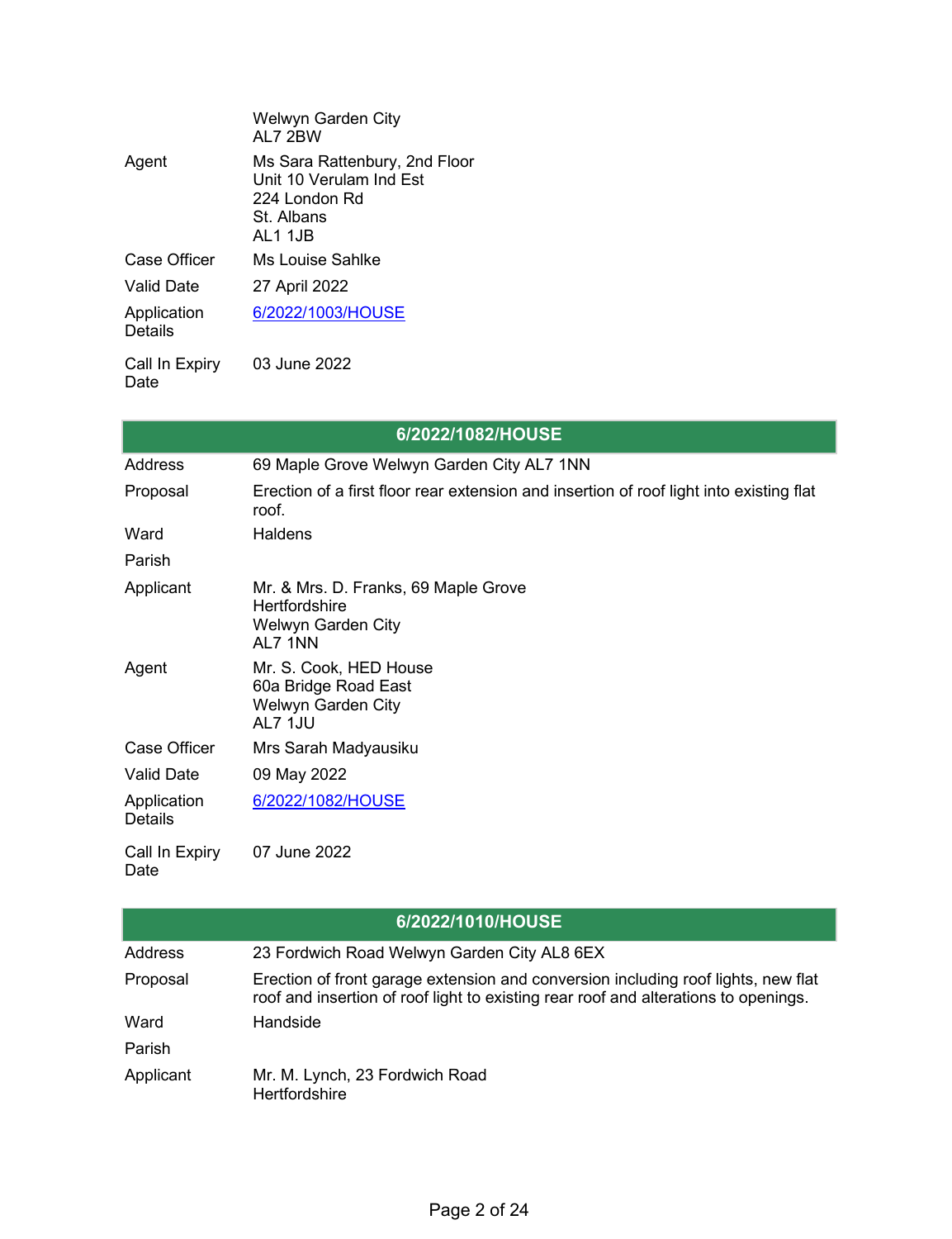|                               | Welwyn Garden City<br>AL8 6EX                                                          |
|-------------------------------|----------------------------------------------------------------------------------------|
| Agent                         | Mr. S. Cook, HED House<br>60a BRIDGE ROAD EAST<br><b>WELWYN GARDEN CITY</b><br>AL7 1JU |
| Case Officer                  | Mr Raymond Lee                                                                         |
| <b>Valid Date</b>             | 28 April 2022                                                                          |
| Application<br><b>Details</b> | 6/2022/1010/HOUSE                                                                      |
| Call In Expiry<br>Date        | 09 June 2022                                                                           |

|                               | 6/2022/1028/FULL                                                                                                                                                       |
|-------------------------------|------------------------------------------------------------------------------------------------------------------------------------------------------------------------|
| Address                       | United Reformed Church Church Road Welwyn Garden City AL8 6PR                                                                                                          |
| Proposal                      | Construction of a single storey rear extension to the Church following the<br>demolition of an existing 1980s extension and the alteration to 1no. existing<br>window. |
| Ward                          | Handside                                                                                                                                                               |
| Parish                        |                                                                                                                                                                        |
| Applicant                     | Welwyn Garden City URC, Wewlyn Garden City URC<br><b>Church Road</b><br><b>Welwyn Garden City</b><br>AL8 6PR                                                           |
| Agent                         | Andrew Lightfoot, BB&C Architects Limited<br>33a Bridge Street<br>Cambridge<br>CB <sub>2</sub> 1UW                                                                     |
| Case Officer                  | Mrs Sarah Madyausiku                                                                                                                                                   |
| <b>Valid Date</b>             | 03 May 2022                                                                                                                                                            |
| Application<br><b>Details</b> | 6/2022/1028/FULL                                                                                                                                                       |
| Call In Expiry<br>Date        | 08 June 2022                                                                                                                                                           |

| 6/2022/1064/HOUSE |                                                                                         |  |
|-------------------|-----------------------------------------------------------------------------------------|--|
| <b>Address</b>    | 13 Stacklands Welwyn Garden City AL8 6XW                                                |  |
| Proposal          | Erection of outbuilding after the demolition of existing garages                        |  |
| Ward              | Handside                                                                                |  |
| Parish            |                                                                                         |  |
| Applicant         | Mr and Mrs Mayo, 13 Stacklands<br><b>Hertfordshire</b><br>Welwyn Garden City<br>AL8 6XW |  |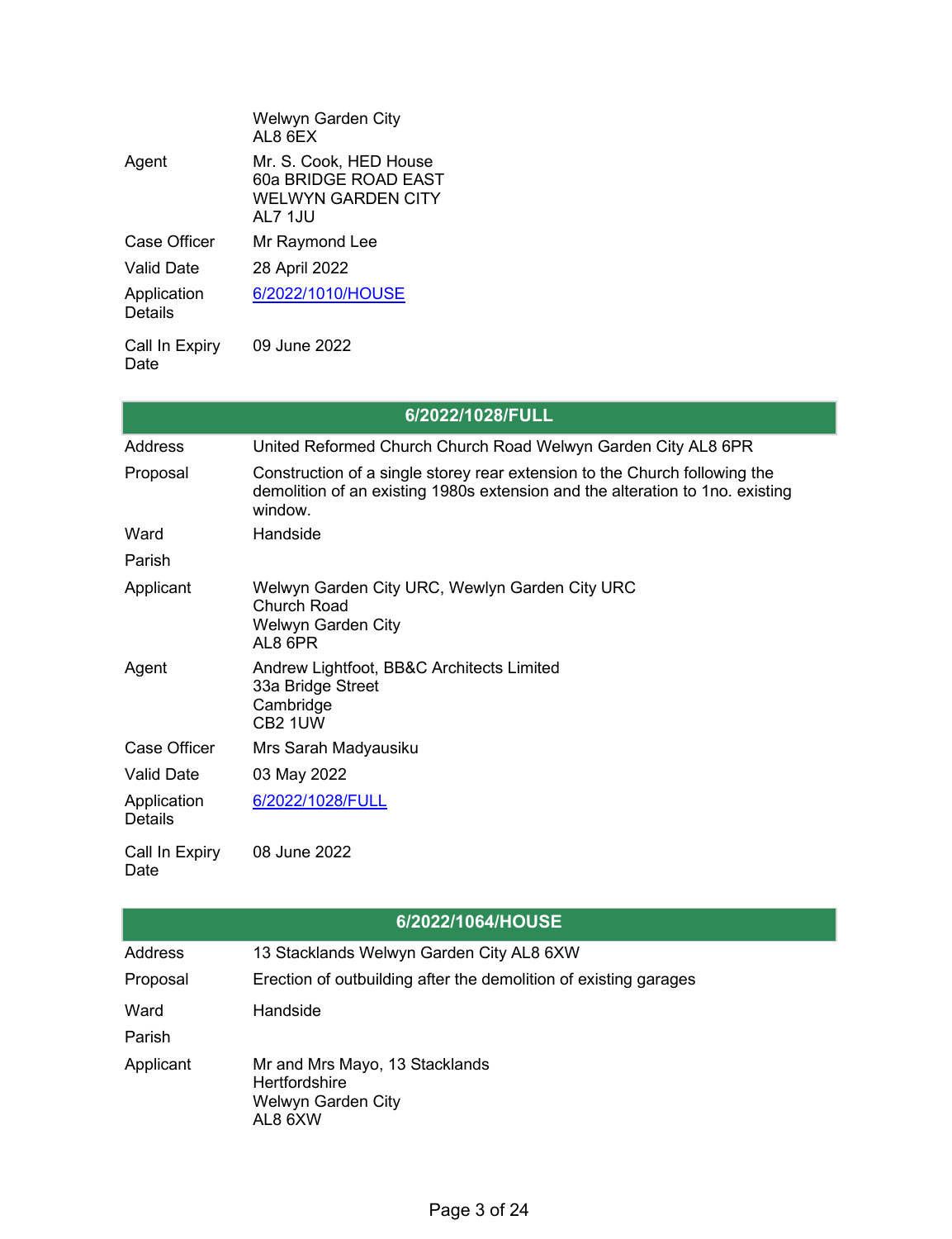| Agent                         | Mr Nick Hankins, 9 Bury lane<br><b>Bramfield</b><br><b>SG14 2QL</b> |
|-------------------------------|---------------------------------------------------------------------|
| <b>Case Officer</b>           | Mrs Sarah Madyausiku                                                |
| Valid Date                    | 06 May 2022                                                         |
| Application<br><b>Details</b> | 6/2022/1064/HOUSE                                                   |
| Call In Expiry                | 07 June 2022                                                        |

|                               | 6/2022/1066/TC                                                    |
|-------------------------------|-------------------------------------------------------------------|
| Address                       | 6 Parkfields Welwyn Garden City AL8 6ED                           |
| Proposal                      | Fell 4x large conifers to be replaced with conifers/ hedging.     |
| Ward                          | Handside                                                          |
| Parish                        |                                                                   |
| Applicant                     | Mrs Etain Ferdenzi, 6 Parkfields<br>Welwyn Garden City<br>AL8 6ED |
| Agent                         | Mrs Etain Ferdenzi, 6 Parkfields<br>Welwyn Garden City<br>AL8 6ED |
| Case Officer                  | Ms Emma Griffin                                                   |
| Valid Date                    | 06 May 2022                                                       |
| Application<br><b>Details</b> | 6/2022/1066/TC                                                    |

| 6/2022/1068/TC |                                                                                                                                                                        |  |
|----------------|------------------------------------------------------------------------------------------------------------------------------------------------------------------------|--|
| Address        | 19 Barleycroft Road Welwyn Garden City Hertfordshire AL8 6JX                                                                                                           |  |
| Proposal       | Rear boundary hedge to cut back by approximately 1.5m width. Reduce height<br>from Holly & Laurel by 3m. We are reducing the size to maintain size and<br>manage hedge |  |
| Ward           | Handside                                                                                                                                                               |  |
| Parish         |                                                                                                                                                                        |  |
| Applicant      | Ms Karen Porter, 19 Barleycroft Road<br><b>Hertfordshire</b><br>Welwyn Garden City<br>AL8 6JX                                                                          |  |
| Agent          | Mrs Kate Ryan, 15<br><b>Great Ganett</b><br>Welwyn Garden City<br>AL7 3DA                                                                                              |  |
| Case Officer   | Ms Emma Griffin                                                                                                                                                        |  |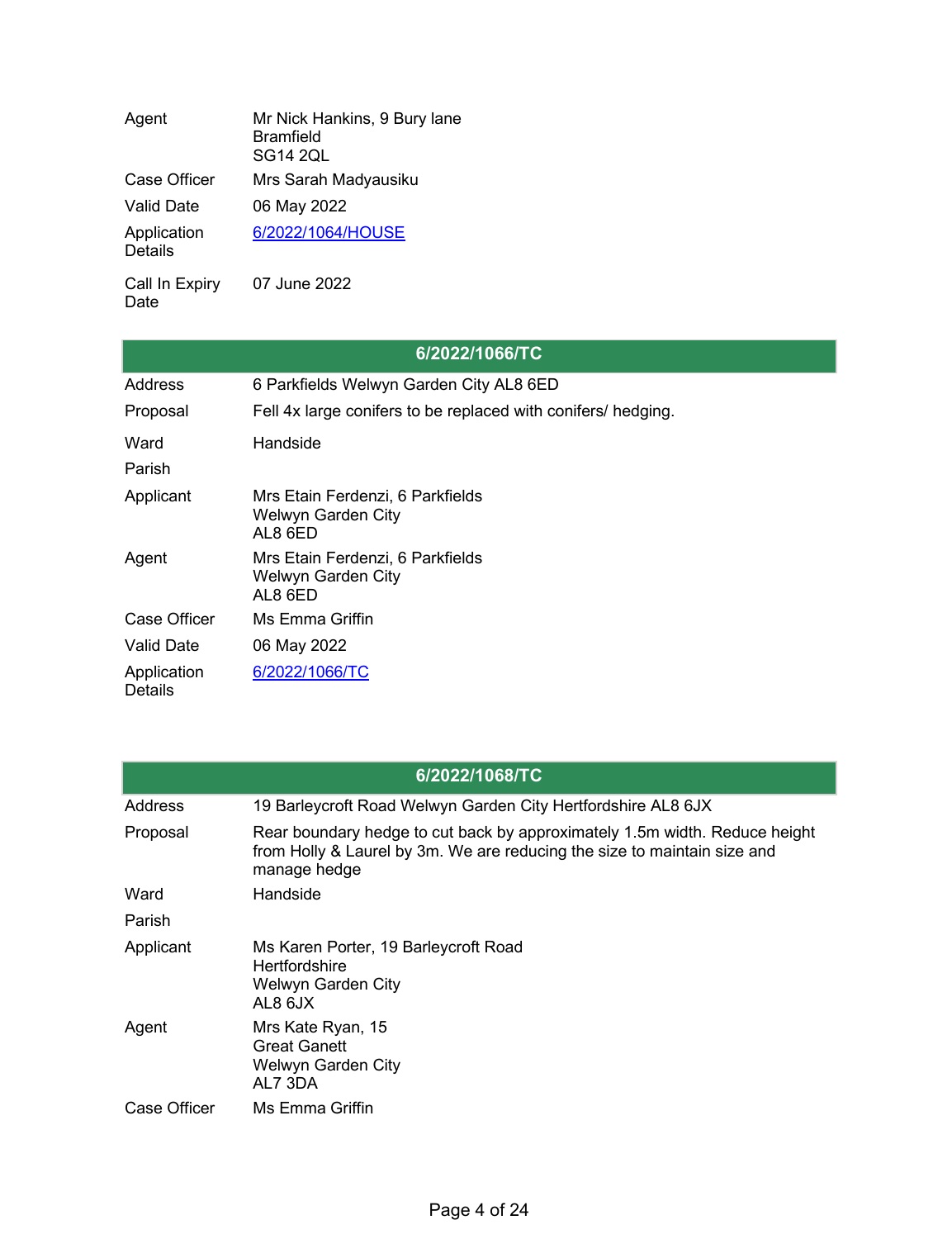Valid Date 09 May 2022 Application Details [6/2022/1068/TC](https://planning.welhat.gov.uk/planning/display/6/2022/1068/TC)

|                               | 6/2022/1075/HOUSE                                                                     |
|-------------------------------|---------------------------------------------------------------------------------------|
| <b>Address</b>                | 10 Parkfields Welwyn Garden City Hertfordshire<br>AL8 6ED                             |
| Proposal                      | Erection of single storey front and rear extensions.                                  |
| Ward                          | Handside                                                                              |
| Parish                        |                                                                                       |
| Applicant                     | Mr. P. Messer, 10 Parkfields<br><b>Hertfordshire</b><br>Welwyn Garden City<br>AL8 6ED |
| Agent                         | Mr. S. Cook, HED House<br>60a Bridge Road East<br>Welwyn Garden City<br>AL7 1JU       |
| Case Officer                  | Mrs Sarah Madyausiku                                                                  |
| <b>Valid Date</b>             | 09 May 2022                                                                           |
| Application<br><b>Details</b> | 6/2022/1075/HOUSE                                                                     |
| Call In Expiry<br>Date        | 15 June 2022                                                                          |

|                               | 6/2022/1084/COND                                                                                                                                                                                                                              |
|-------------------------------|-----------------------------------------------------------------------------------------------------------------------------------------------------------------------------------------------------------------------------------------------|
| Address                       | Campus West The Campus Welwyn Garden City AL8 6BX                                                                                                                                                                                             |
| Proposal                      | Submission of details pursuant to condition 8 (highway improvement works), 9<br>(sustainable energy), 10 (car charging points), 11 (CCTV), 12 (privacy screens)<br>13 (landscaping) and 14 (materials) on planning permission 6/2021/2207/MAJ |
| Ward                          | Handside                                                                                                                                                                                                                                      |
| Parish                        |                                                                                                                                                                                                                                               |
| Applicant                     | Bourne Parking, Endeavour House<br>Crow Arch Lane<br><b>BH24 1HP</b>                                                                                                                                                                          |
| Agent                         | Bourne Parking, Endeavour House<br>Crow Arch Lane<br><b>BH24 1HP</b>                                                                                                                                                                          |
| Case Officer                  | Mr Raymond Lee                                                                                                                                                                                                                                |
| Valid Date                    | 10 May 2022                                                                                                                                                                                                                                   |
| Application<br><b>Details</b> | 6/2022/1084/COND                                                                                                                                                                                                                              |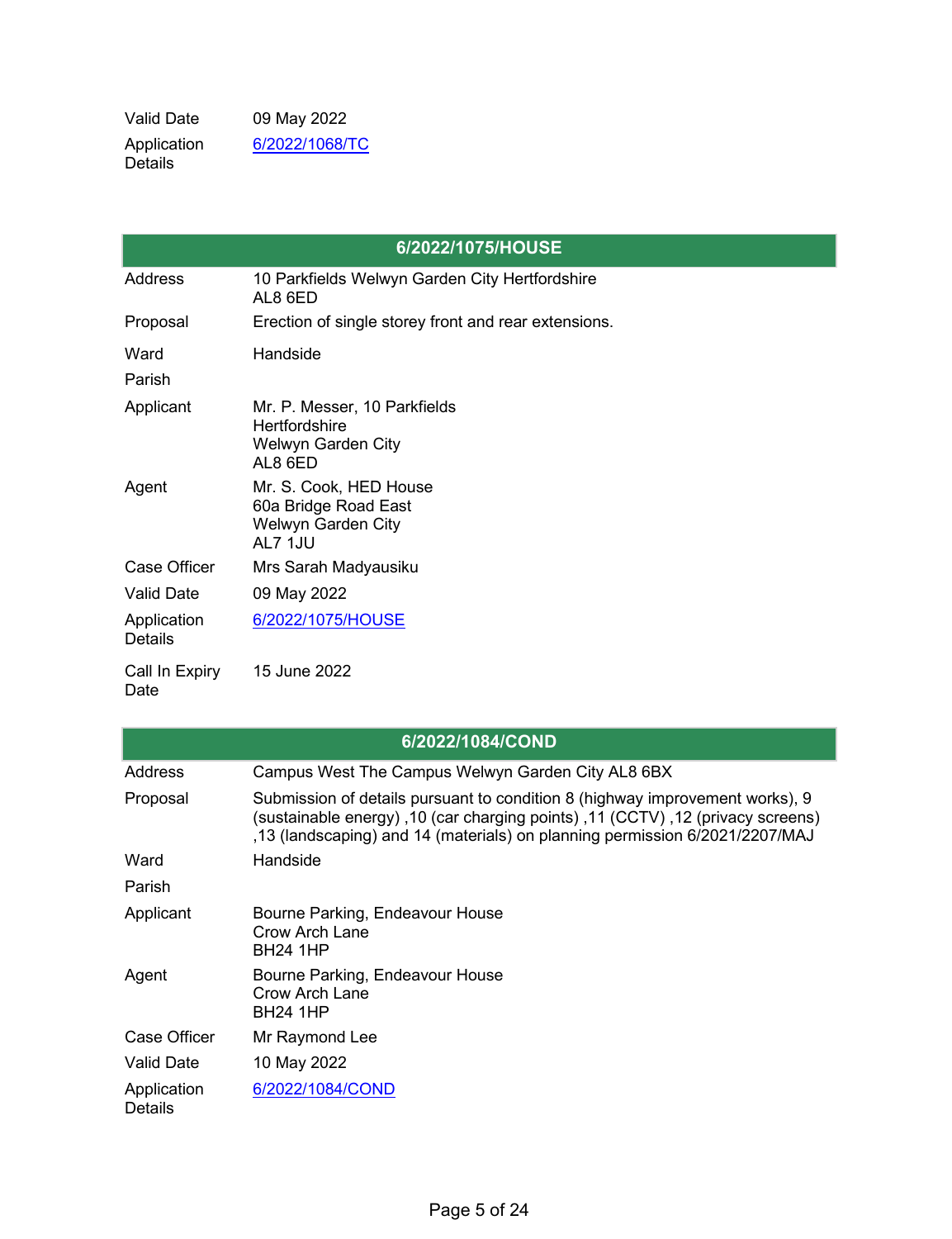|                               | 6/2022/1090/TC                                               |
|-------------------------------|--------------------------------------------------------------|
| <b>Address</b>                | 4 Handside Lane Welwyn Garden City AL8 6SF                   |
| Proposal                      | Yew tree x1 - reduce by 30%.                                 |
| Ward                          | Handside                                                     |
| Parish                        |                                                              |
| Applicant                     | Alan Davey, 4 Handside Lane<br>Welwyn Garden City<br>AL8 6SF |
| Agent                         | Alan Davey, 4 Handside Lane<br>Welwyn Garden City<br>AL8 6SF |
| <b>Case Officer</b>           | Mr James Hare                                                |
| <b>Valid Date</b>             | 10 May 2022                                                  |
| Application<br><b>Details</b> | 6/2022/1090/TC                                               |

|                               | 6/2022/1093/COND                                                                                     |
|-------------------------------|------------------------------------------------------------------------------------------------------|
| Address                       | 22 Ground Floor Parkway Welwyn Garden City Hertfordshire AL8 6HG                                     |
| Proposal                      | Submission of details pursuant of condition 1 (materials) on planning permission<br>6/2021/2819/FULL |
| Ward                          | Handside                                                                                             |
| Parish                        |                                                                                                      |
| Applicant                     | c/o Agent, c/o Agent<br>c/o Agent<br>c/o Agent<br>c/o Agent<br>E151DA                                |
| Agent                         | Miss Jade Semple, Unex Tower<br><b>Station Street</b><br><b>Stratford</b><br>London<br>E15 1DA       |
| Case Officer                  | Mr Raymond Lee                                                                                       |
| <b>Valid Date</b>             | 11 May 2022                                                                                          |
| Application<br><b>Details</b> | 6/2022/1093/COND                                                                                     |

#### **6/2022/1105/EIA**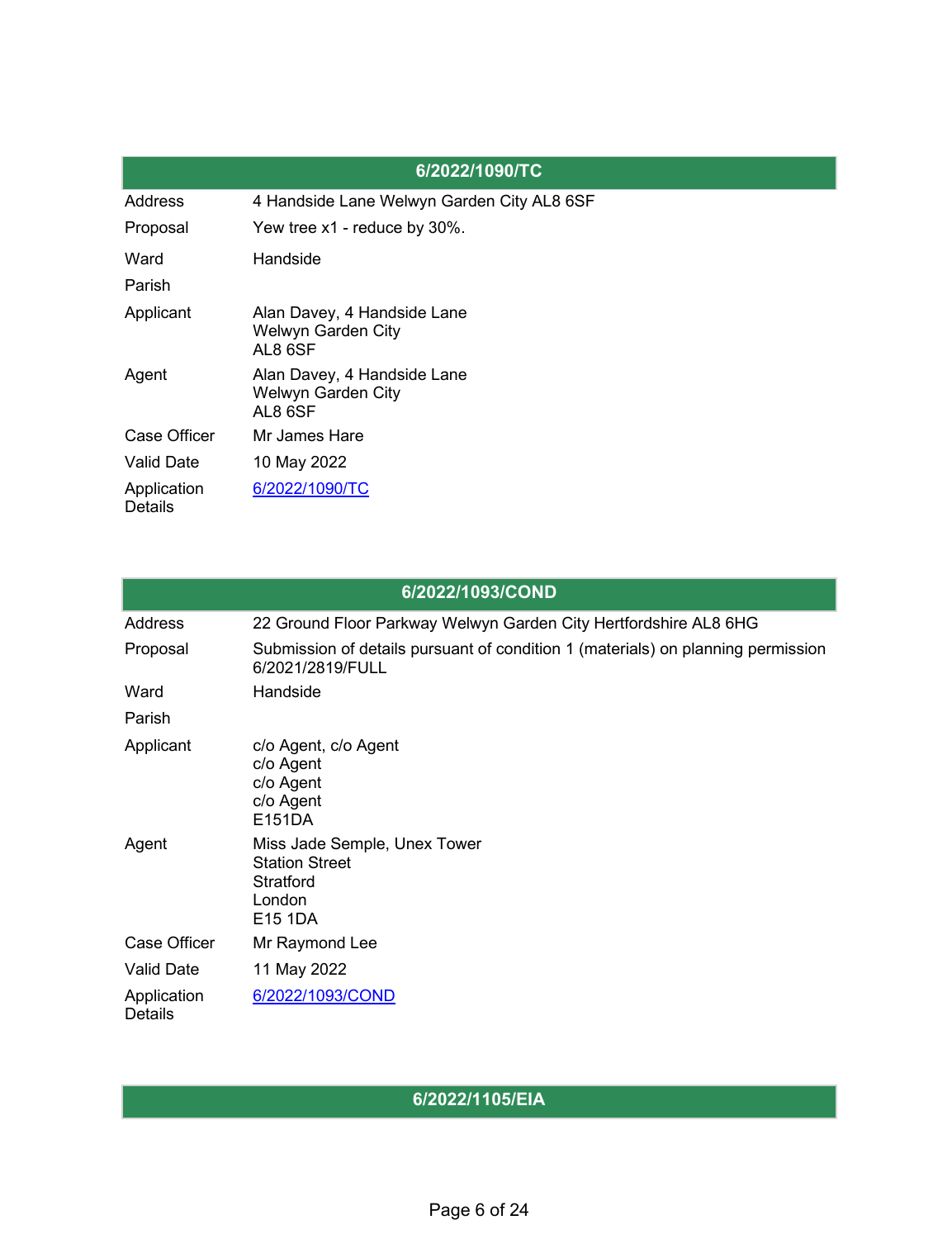| Address                       | Campus East Car Park College Way |
|-------------------------------|----------------------------------|
| Proposal                      | Request for screening opinion    |
| Ward                          | Handside                         |
| Parish                        |                                  |
| Applicant                     | Joseph Daniels,                  |
| Agent                         | $\overline{\phantom{a}}$         |
| <b>Case Officer</b>           | Mr Nabeel Kasmani                |
| <b>Valid Date</b>             | 12 May 2022                      |
| Application<br><b>Details</b> | 6/2022/1105/EIA                  |

| 6/2022/1125/HOUSE      |                                                                                                   |  |
|------------------------|---------------------------------------------------------------------------------------------------|--|
| Address                | 103 Longcroft Lane Welwyn Garden City Hertfordshire AL8 6EL                                       |  |
| Proposal               | Replacement of existing conservatory roof with synthetic replica tiled roof                       |  |
| Ward                   | Handside                                                                                          |  |
| Parish                 |                                                                                                   |  |
| Applicant              | MR W Olding, 103 Longcroft Lane<br><b>Hertfordshire</b><br>Welwyn Garden City<br>AL8 6EL          |  |
| Agent                  | Mrs SARAH WRIGHT, NATIONAL ADMINISTRATION CENTRE<br><b>PO BOX 65</b><br><b>NORWICH</b><br>NR6 6EJ |  |
| Case Officer           | <b>Ms Louise Sahlke</b>                                                                           |  |
| <b>Valid Date</b>      | 16 May 2022                                                                                       |  |
| Application<br>Details | 6/2022/1125/HOUSE                                                                                 |  |
| Call In Expiry<br>Date | 08 June 2022                                                                                      |  |

|           | 6/2022/1048/HOUSE                                                                                        |
|-----------|----------------------------------------------------------------------------------------------------------|
| Address   | 17 Ground Lane Hatfield Hertfordshire AL10 0HQ                                                           |
| Proposal  | Erection of single storey rear extension with insertion of roof lights to proposed<br>and existing roofs |
| Ward      | <b>Hatfield East</b>                                                                                     |
| Parish    | Hatfield                                                                                                 |
| Applicant | Mr & Mrs D. Woodward, 17 Ground Lane<br><b>Hertfordshire</b>                                             |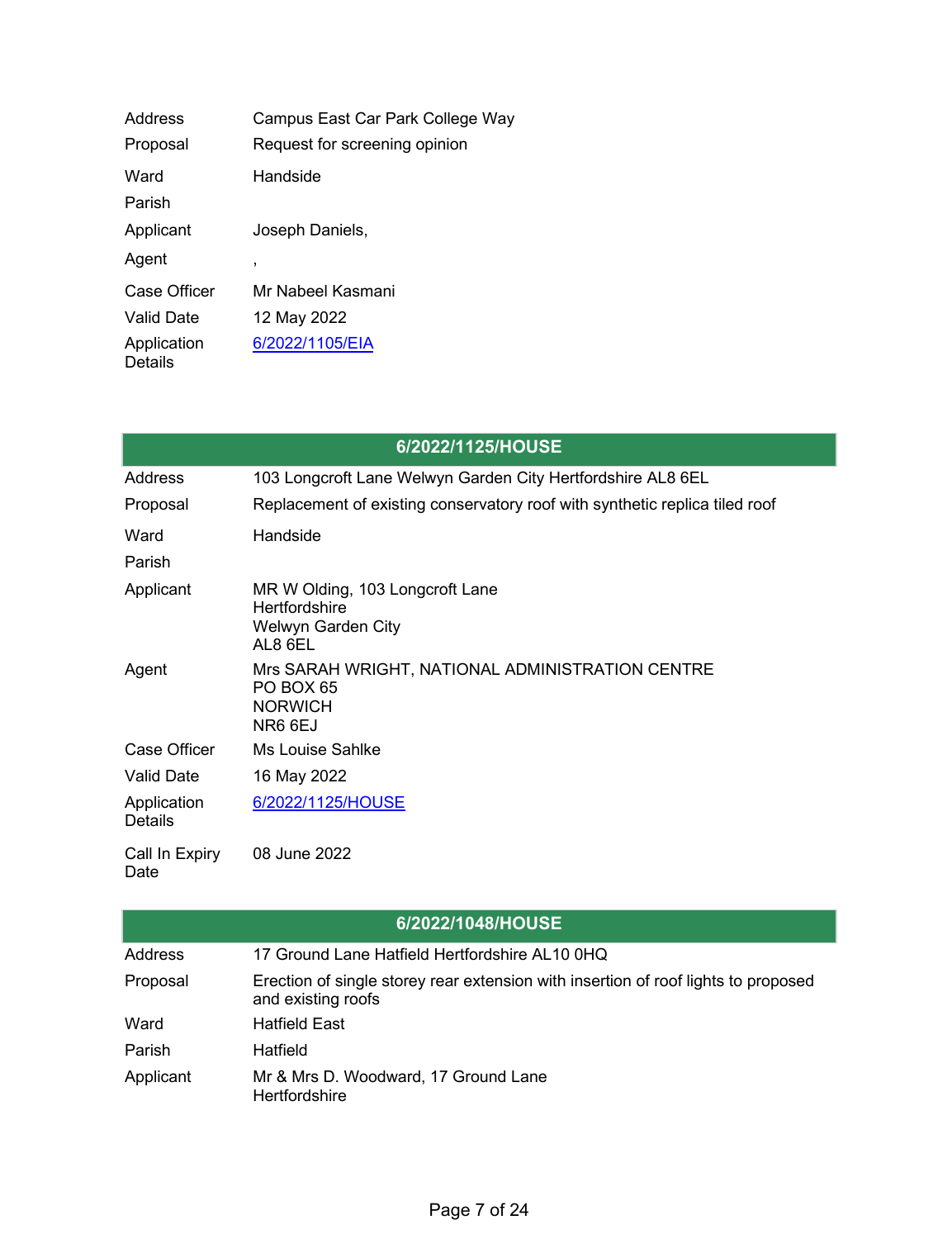|                               | Hatfield<br><b>AL10 0HQ</b>                                                            |
|-------------------------------|----------------------------------------------------------------------------------------|
| Agent                         | Mr. S. Cook, HED House<br>60a BRIDGE ROAD EAST<br><b>WELWYN GARDEN CITY</b><br>AL7 1JU |
| Case Officer                  | Ms Ashley Ransome                                                                      |
| <b>Valid Date</b>             | 05 May 2022                                                                            |
| Application<br><b>Details</b> | 6/2022/1048/HOUSE                                                                      |
| Call In Expiry                | 06 June 2022                                                                           |

Date

# **6/2022/1112/HOUSE**

| Address                | 23 Willow Way Hatfield AL10 9QD                                                  |
|------------------------|----------------------------------------------------------------------------------|
| Proposal               | Erection of a single storey front extension.                                     |
| Ward                   | <b>Hatfield South West</b>                                                       |
| Parish                 | Hatfield                                                                         |
| Applicant              | Mr Lei Yu, 23 Willow Way<br>Hertfordshire<br>Hatfield<br><b>AL10 9QD</b>         |
| Agent                  | Mr Martin Ballard, 1A Hunters Ride<br><b>Bricketwood</b><br>St Albans<br>AL2 3LY |
| Case Officer           | <b>Mrs Kerrie Charles</b>                                                        |
| <b>Valid Date</b>      | 13 May 2022                                                                      |
| Application<br>Details | 6/2022/1112/HOUSE                                                                |
| Call In Expiry         | 09 June 2022                                                                     |

|                | 6/2022/0541/HOUSE                                                                                                                                     |
|----------------|-------------------------------------------------------------------------------------------------------------------------------------------------------|
| <b>Address</b> | 28 Thistle Drive Hatfield Hertfordshire AL10 9FQ                                                                                                      |
| Proposal       | Erection of a single storey side and rear extension, conversion of roof space to<br>habitable use to include a front and rear dormer and 1 x skylight |
| Ward           | <b>Hatfield Villages</b>                                                                                                                              |
| Parish         | Hatfield                                                                                                                                              |
| Applicant      | Mr Chandra Ollipilli, 28 Thistle Drive<br><b>Hertfordshire</b><br>Hatfield<br><b>AL10 9FQ</b>                                                         |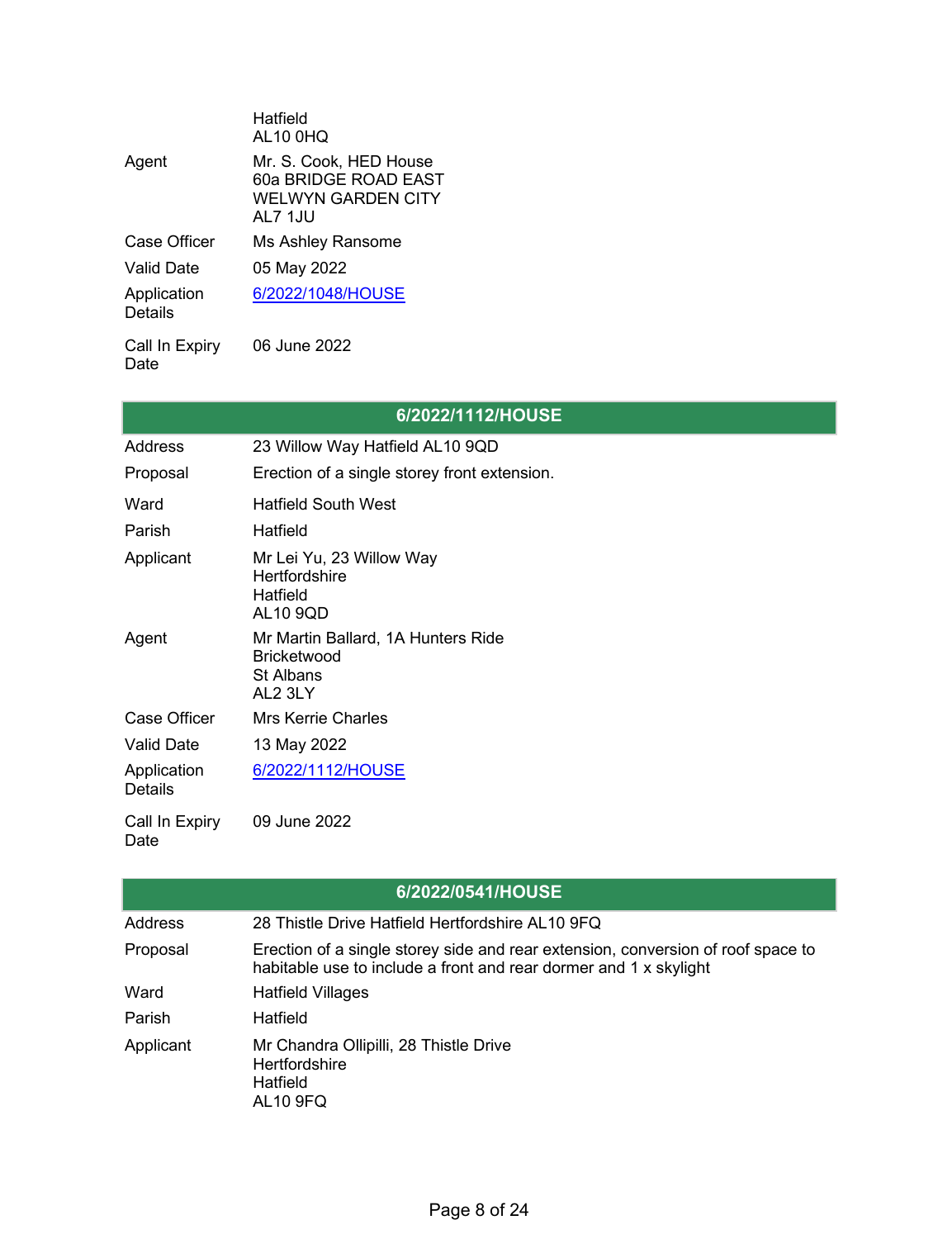| Agent                         | Mr Chandra Ollipilli, 28 Thistle Drive<br>Hertfordshire<br>Hatfield<br><b>AL10 9FQ</b> |
|-------------------------------|----------------------------------------------------------------------------------------|
| <b>Case Officer</b>           | Ms Ashley Ransome                                                                      |
| <b>Valid Date</b>             | 04 April 2022                                                                          |
| Application<br><b>Details</b> | 6/2022/0541/HOUSE                                                                      |
| Call In Expiry                | 06 June 2022                                                                           |

|                               | 6/2022/1021/FULL                                                                                                             |
|-------------------------------|------------------------------------------------------------------------------------------------------------------------------|
| Address                       | Moore Stables Great North Road Welwyn Garden City AL8 7TQ                                                                    |
| Proposal                      | Change of use to a mixed use of equestrian and residential to enable the siting<br>of 1 no. mobile and 1 no. touring caravan |
| Ward                          | <b>Hatfield Villages</b>                                                                                                     |
| Parish                        | Hatfield                                                                                                                     |
| Applicant                     | Mr & Mrs Moore, C/O WS Planning & Architecture<br>5 Pool House<br><b>Bancroft Road</b><br>Reigate<br>RH <sub>2</sub> 7RP     |
| Agent                         | Mr Peter Brownjohn, 5 Pool House<br><b>Bancroft Road</b><br>Reigate<br>RH <sub>2</sub> 7RP                                   |
| Case Officer                  | <b>Ms Emily Stainer</b>                                                                                                      |
| <b>Valid Date</b>             | 13 May 2022                                                                                                                  |
| Application<br><b>Details</b> | 6/2022/1021/FULL                                                                                                             |
| Call In Expiry<br>Date        | 09 June 2022                                                                                                                 |

|           | 6/2022/1024/HOUSE                                                                                                              |
|-----------|--------------------------------------------------------------------------------------------------------------------------------|
| Address   | 28 Lemsford Village Welwyn Garden City AL8 7TN                                                                                 |
| Proposal  | Erection of a single storey mono pitch roof extension (following demolition of<br>existing structure) and alterations to wall. |
| Ward      | <b>Hatfield Villages</b>                                                                                                       |
| Parish    | Hatfield                                                                                                                       |
| Applicant | Ms Anya Bellinger, 28 Lemsford Village<br>Welwyn Garden City<br>AL8 7TN                                                        |
| Agent     | Mr James Clark, 19 The Brambles<br><b>Prospect Road</b>                                                                        |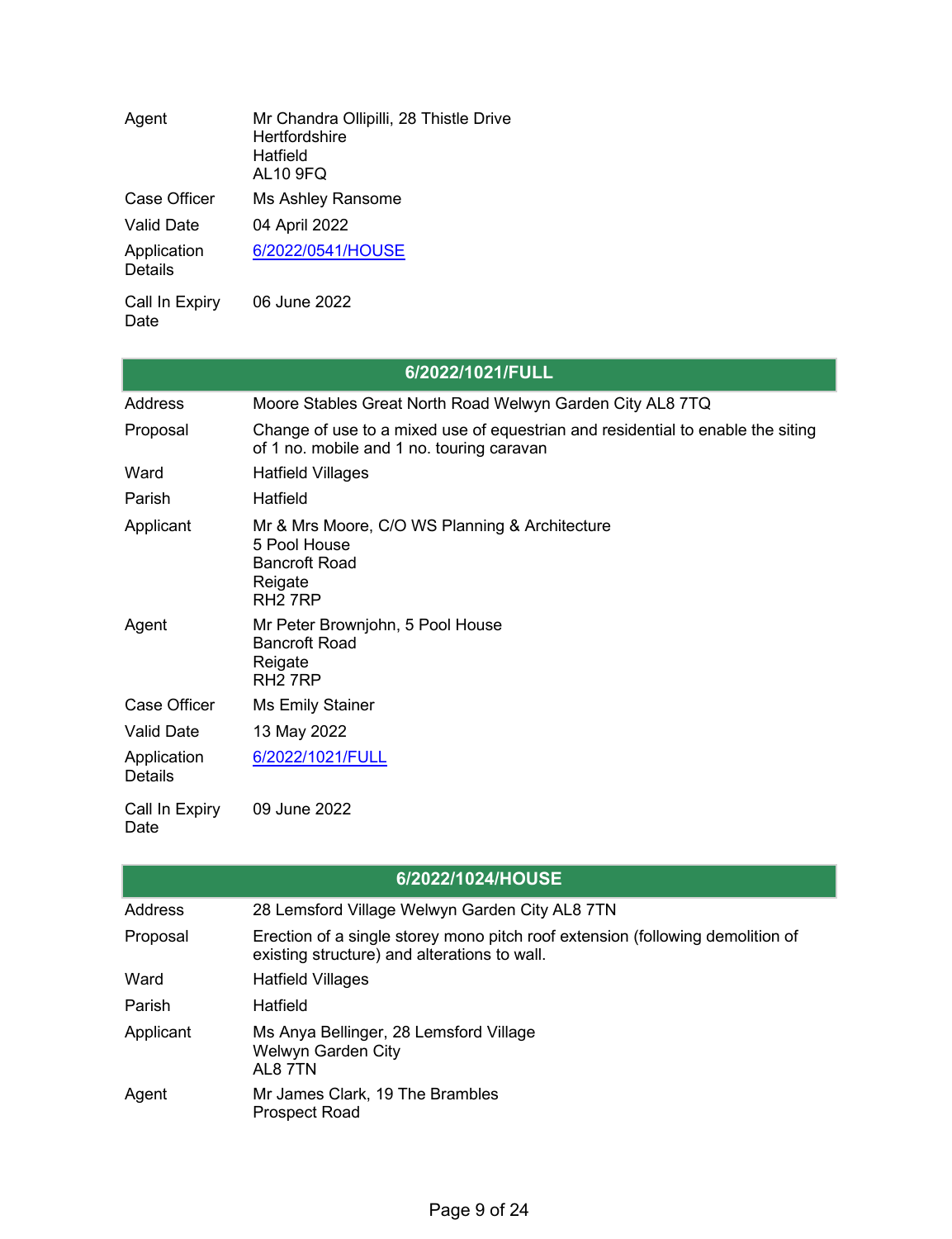|                               | St. Albans<br>AL1 2DP |
|-------------------------------|-----------------------|
| Case Officer                  | Mrs Sarah Madyausiku  |
| <b>Valid Date</b>             | 16 May 2022           |
| Application<br><b>Details</b> | 6/2022/1024/HOUSE     |

Call In Expiry Date 07 June 2022

Date

|                               | 6/2022/1091/HOUSE                                                                                                |
|-------------------------------|------------------------------------------------------------------------------------------------------------------|
| <b>Address</b>                | 125 Bramble Road Hatfield AL10 9SD                                                                               |
| Proposal                      | Alterations to ground floor rear fenestration, roof form and elevation facade                                    |
| Ward                          | <b>Hatfield Villages</b>                                                                                         |
| Parish                        | Hatfield                                                                                                         |
| Applicant                     | MS Harpreet Sehmbi, 125 Bramble Road<br><b>Hertfordshire</b><br>Hatfield<br><b>AL10 9SD</b>                      |
| Agent                         | Miss Sabelle Adjagboni, International House<br><b>Canterbury Crescent</b><br><b>Brixton</b><br>London<br>SW9 7QD |
| <b>Case Officer</b>           | <b>Ms Kirsty Shirley</b>                                                                                         |
| <b>Valid Date</b>             | 10 May 2022                                                                                                      |
| Application<br><b>Details</b> | 6/2022/1091/HOUSE                                                                                                |
| Call In Expiry                | 06 June 2022                                                                                                     |

### **6/2022/1117/LB**

| Address   | 28 Lemsford Village Welwyn Garden City AL8 7TN                                                                     |
|-----------|--------------------------------------------------------------------------------------------------------------------|
| Proposal  | Alterations to rear wall to facilitate single storey rear extension following<br>demolition of existing structure. |
| Ward      | <b>Hatfield Villages</b>                                                                                           |
| Parish    | Hatfield                                                                                                           |
| Applicant | Ms Anya Bellinger, 28 Lemsford Village<br>Welwyn Garden City<br>AL8 7TN                                            |
| Agent     | Mr James Clark, 19 The Brambles<br><b>Prospect Road</b><br>St. Albans<br>AL1 2DP                                   |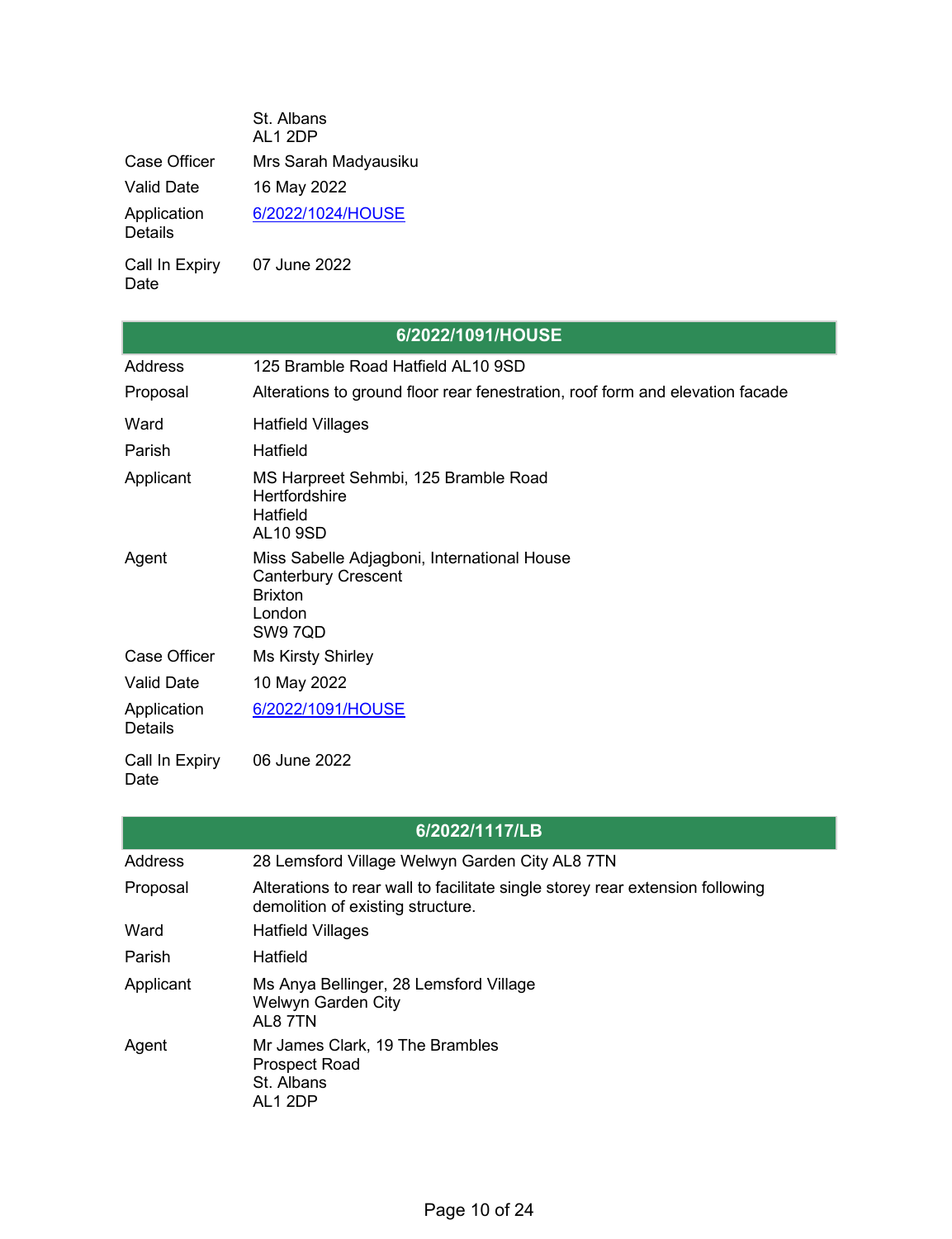Case Officer Mrs Sarah Madyausiku Valid Date 16 May 2022 Application Details [6/2022/1117/LB](https://planning.welhat.gov.uk/planning/display/6/2022/1117/LB) 07 June 2022

Call In Expiry Date

|                               | 6/2022/0948/HOUSE                                                                                                       |
|-------------------------------|-------------------------------------------------------------------------------------------------------------------------|
| Address                       | 2 Purdom Road Welwyn Garden City Hertfordshire AL7 4FH                                                                  |
| Proposal                      | Removal of garage door and Installation of window and installation of new<br>hardstanding for additional parking space. |
| Ward                          | Hollybush                                                                                                               |
| Parish                        |                                                                                                                         |
| Applicant                     | Mr Hembathanthirige Yasas Dhanapala, 2 Purdom Road<br><b>Hertfordshire</b><br>Welwyn Garden City<br>AL7 4FH             |
| Agent                         | Mr Neil Quinn, 31 Gospatrick Road<br>Tottenham<br>London<br><b>N17 7EH</b>                                              |
| Case Officer                  | Ms Elizabeth Mugova                                                                                                     |
| <b>Valid Date</b>             | 11 May 2022                                                                                                             |
| Application<br><b>Details</b> | 6/2022/0948/HOUSE                                                                                                       |

Call In Expiry Date 08 June 2022

# **6/2022/1081/HOUSE**

| <b>Address</b>    | 111 Wellcroft Road Welwyn Garden City AL7 3JX                                                                                       |
|-------------------|-------------------------------------------------------------------------------------------------------------------------------------|
| Proposal          | Erection of part two storey and part single storey rear extensions, alterations to<br>openings and erection of detached garden room |
| Ward              | Howlands                                                                                                                            |
| Parish            |                                                                                                                                     |
| Applicant         | Mr. K. Ronan, 111, Wellcroft Road<br>Welwyn Garden City<br>AL7 3JX                                                                  |
| Agent             | Mr. S. Cook, 60 Bridge Road East<br>Welwyn Garden City<br>AL7 1JU                                                                   |
| Case Officer      | Ms Ashley Ransome                                                                                                                   |
| <b>Valid Date</b> | 09 May 2022                                                                                                                         |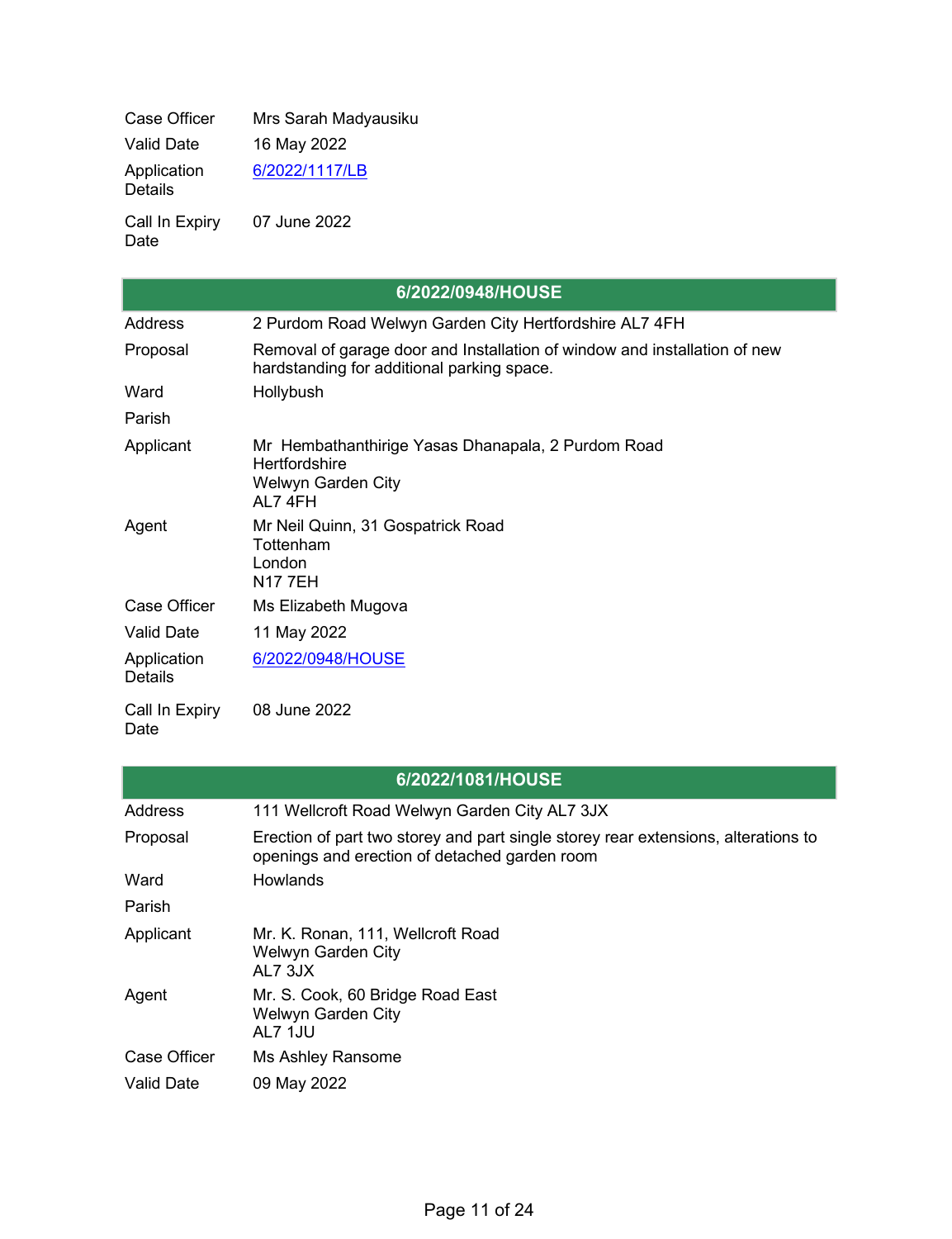Application Details [6/2022/1081/HOUSE](https://planning.welhat.gov.uk/planning/display/6/2022/1081/HOUSE)

Call In Expiry Date 08 June 2022

|                               | 6/2022/1111/HOUSE                                                                          |
|-------------------------------|--------------------------------------------------------------------------------------------|
| <b>Address</b>                | 124 Cole Green Lane Welwyn Garden City AL7 3JD                                             |
| Proposal                      | Erection of single storey rear extension                                                   |
| Ward                          | <b>Howlands</b>                                                                            |
| Parish                        |                                                                                            |
| Applicant                     | Ms Laila Sal, 124 Cole Green Lane<br><b>Hertfordshire</b><br>Welwyn Garden City<br>AL7 3JD |
| Agent                         | Mr Daniel Scriven, 31 Chennells Close<br><b>Hitchin</b><br>SG4 0EA                         |
| Case Officer                  | <b>Mrs Kerrie Charles</b>                                                                  |
| <b>Valid Date</b>             | 13 May 2022                                                                                |
| Application<br><b>Details</b> | 6/2022/1111/HOUSE                                                                          |
| Call In Expiry<br>Date        | 09 June 2022                                                                               |

| 6/2022/1078/COND  |                                                                                                                                                                                                      |  |
|-------------------|------------------------------------------------------------------------------------------------------------------------------------------------------------------------------------------------------|--|
| Address           | Northaw House Coopers Lane Northaw Potters Bar EN6 4NG                                                                                                                                               |  |
| Proposal          | Submission of details pursuant of Condition 1 (Construction/Repair Method<br>Statement), Condition 2 (Window and Door Details) and Condition 3 (Materials)<br>on planning permission 6/2020/0930/VAR |  |
| Ward              | Northaw and Cuffley                                                                                                                                                                                  |  |
| Parish            | Northaw and Cuffley                                                                                                                                                                                  |  |
| Applicant         | LW Developments Ltd, Northaw House Coopers Lane<br>Northaw<br>Hertfordshire<br><b>Potters Bar</b><br>EN6 4NG                                                                                         |  |
| Agent             | LW Developments Ltd, Northaw House Coopers Lane<br><b>Northaw</b><br>Hertfordshire<br><b>Potters Bar</b><br>EN6 4NG                                                                                  |  |
| Case Officer      | Mr William Myers                                                                                                                                                                                     |  |
| <b>Valid Date</b> | 09 May 2022                                                                                                                                                                                          |  |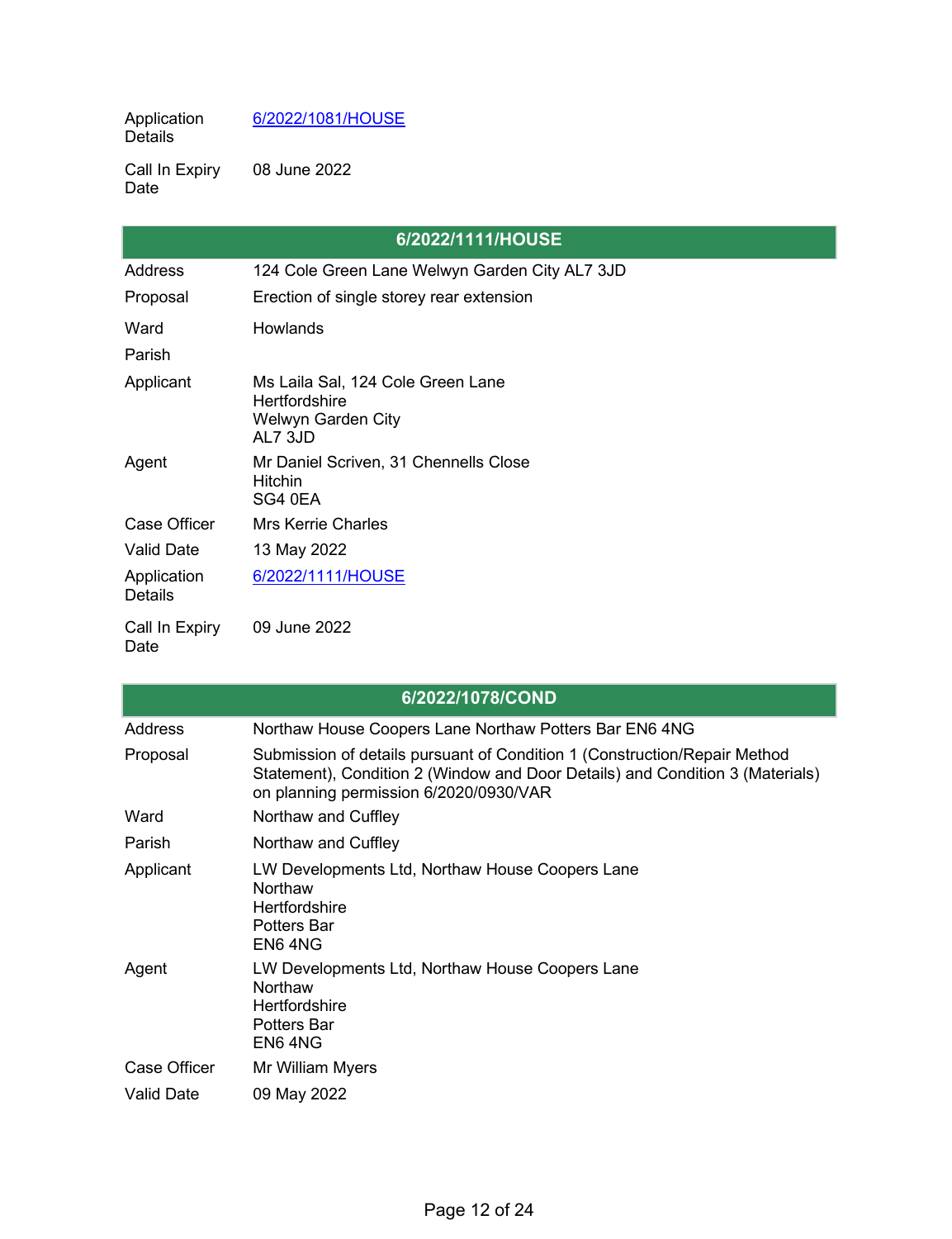|                        | 6/2022/0880/HOUSE                                                                                        |
|------------------------|----------------------------------------------------------------------------------------------------------|
| Address                | 19 Birchall Wood Welwyn Garden City Hertfordshire AL7 2HL                                                |
| Proposal               | Erection of single storey rear extension, and two storey front extension with<br>alterations to openings |
| Ward                   | Panshanger                                                                                               |
| Parish                 |                                                                                                          |
| Applicant              | Ms. W. Thorpe, 19 Birchall Wood<br><b>Hertfordshire</b><br>Welwyn Garden City<br>AL7 2HL                 |
| Agent                  | Mr. S. Cook, HED House<br>60a Bridge Road East<br>Welwyn Garden City<br>AL7 1JU                          |
| Case Officer           | Ms Ashley Ransome                                                                                        |
| <b>Valid Date</b>      | 12 April 2022                                                                                            |
| Application<br>Details | 6/2022/0880/HOUSE                                                                                        |
| Call In Expiry<br>Date | 08 June 2022                                                                                             |

| 6/2022/1011/HOUSE             |                                                                                                            |
|-------------------------------|------------------------------------------------------------------------------------------------------------|
| Address                       | 6 Hunsdon Welwyn Garden City Hertfordshire AL7 2PN                                                         |
| Proposal                      | Erection of single storey rear extension                                                                   |
| Ward                          | Panshanger                                                                                                 |
| Parish                        |                                                                                                            |
| Applicant                     | Mr R Bartsch, 6 Hunsdon<br>Welwyn Garden City<br>AL7 2PN                                                   |
| Agent                         | Mr C Hennem, 2 Bradbury Farm Barns<br>B1368 North From Junc With Hare Str<br><b>Hare Street</b><br>SG9 0DX |
| Case Officer                  | <b>Mrs Kerrie Charles</b>                                                                                  |
| <b>Valid Date</b>             | 28 April 2022                                                                                              |
| Application<br><b>Details</b> | 6/2022/1011/HOUSE                                                                                          |
| Call In Expiry<br>Date        | 03 June 2022                                                                                               |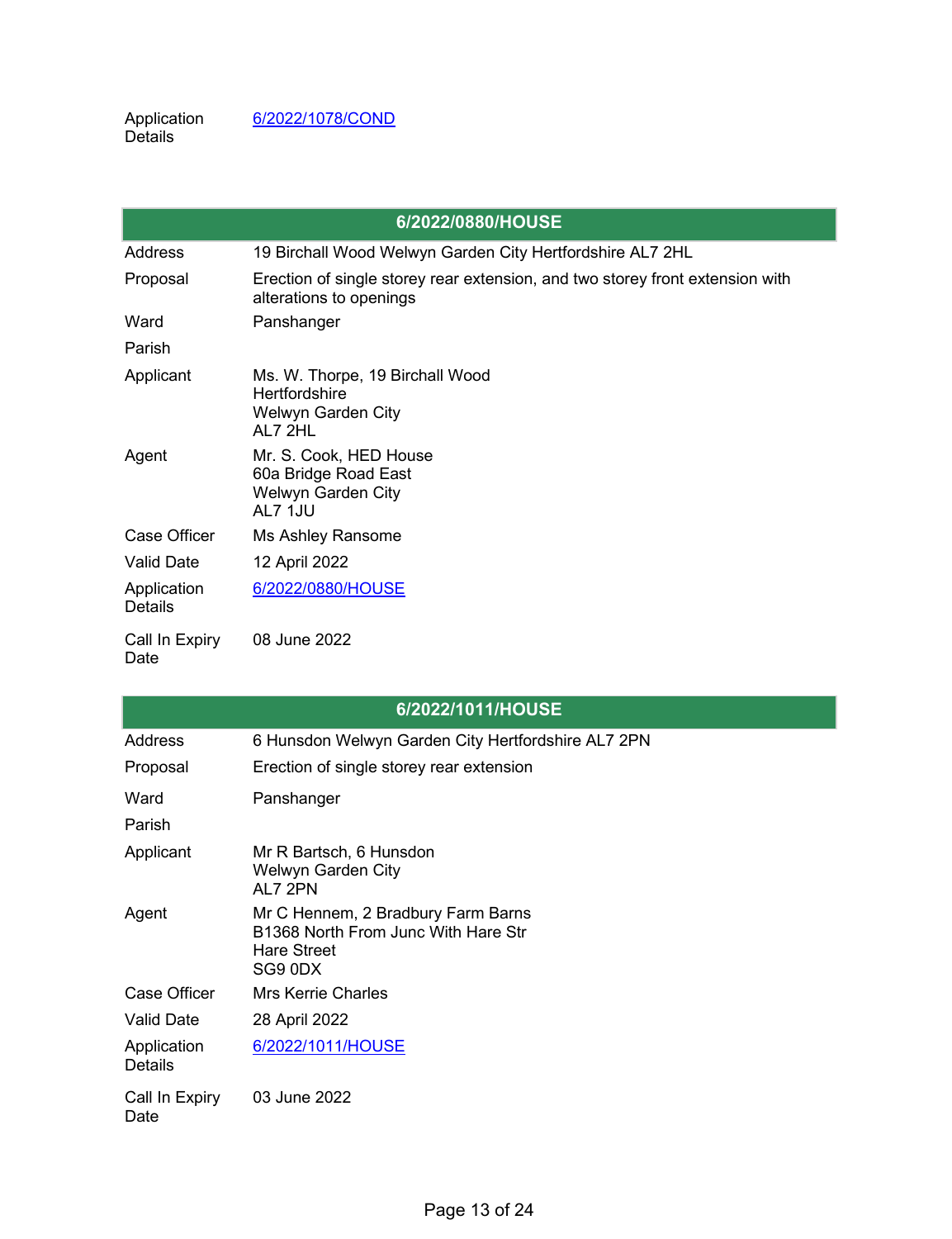|                               | 6/2022/0851/HOUSE                                                                                                               |
|-------------------------------|---------------------------------------------------------------------------------------------------------------------------------|
| <b>Address</b>                | 9 Groom Place Welwyn Garden City Hertfordshire AL7 1GG                                                                          |
| Proposal                      | Erection of single storey rear extension, with insertion of roof lights, removal of<br>balcony and addition of Juliette balcony |
| Ward                          | Peartree                                                                                                                        |
| Parish                        |                                                                                                                                 |
| Applicant                     | Ms Amy Heath, 9 Groom Place<br><b>Hertfordshire</b><br>Welwyn Garden City<br>AI 7 1 G G                                         |
| Agent                         | Mr Stuart Cook, HED House<br>60a Bridge Road East<br>Welwyn Garden City<br>AL7 1JU                                              |
| Case Officer                  | Mrs Sarah Madyausiku                                                                                                            |
| <b>Valid Date</b>             | 07 April 2022                                                                                                                   |
| Application<br><b>Details</b> | 6/2022/0851/HOUSE                                                                                                               |
| Call In Expiry<br>Date        | 07 June 2022                                                                                                                    |

|                               | 6/2022/0848/HOUSE                                                                                                                                                                                                          |
|-------------------------------|----------------------------------------------------------------------------------------------------------------------------------------------------------------------------------------------------------------------------|
| Address                       | 50 Gresley Close Welwyn Garden City Hertfordshire AL8 7QB                                                                                                                                                                  |
| Proposal                      | Erection of part first floor front extension and part single storey front extension.<br>Erection of single storey rear extension, conversion of garage into habitable<br>space and alterations to front and side openings. |
| Ward                          | <b>Sherrards</b>                                                                                                                                                                                                           |
| Parish                        |                                                                                                                                                                                                                            |
| Applicant                     | MR & MRS B ELDRIDGE, 50 Gresley Close<br>Welwyn Garden City<br>AL87QB                                                                                                                                                      |
| Agent                         | Mr STUART COOK, HED House<br>60a BRIDGE ROAD EAST<br><b>WELWYN GARDEN CITY</b><br>AL7 1JU                                                                                                                                  |
| Case Officer                  | Mr Raymond Lee                                                                                                                                                                                                             |
| <b>Valid Date</b>             | 08 April 2022                                                                                                                                                                                                              |
| Application<br><b>Details</b> | 6/2022/0848/HOUSE                                                                                                                                                                                                          |
| Call In Expiry<br>Date        | 06 June 2022                                                                                                                                                                                                               |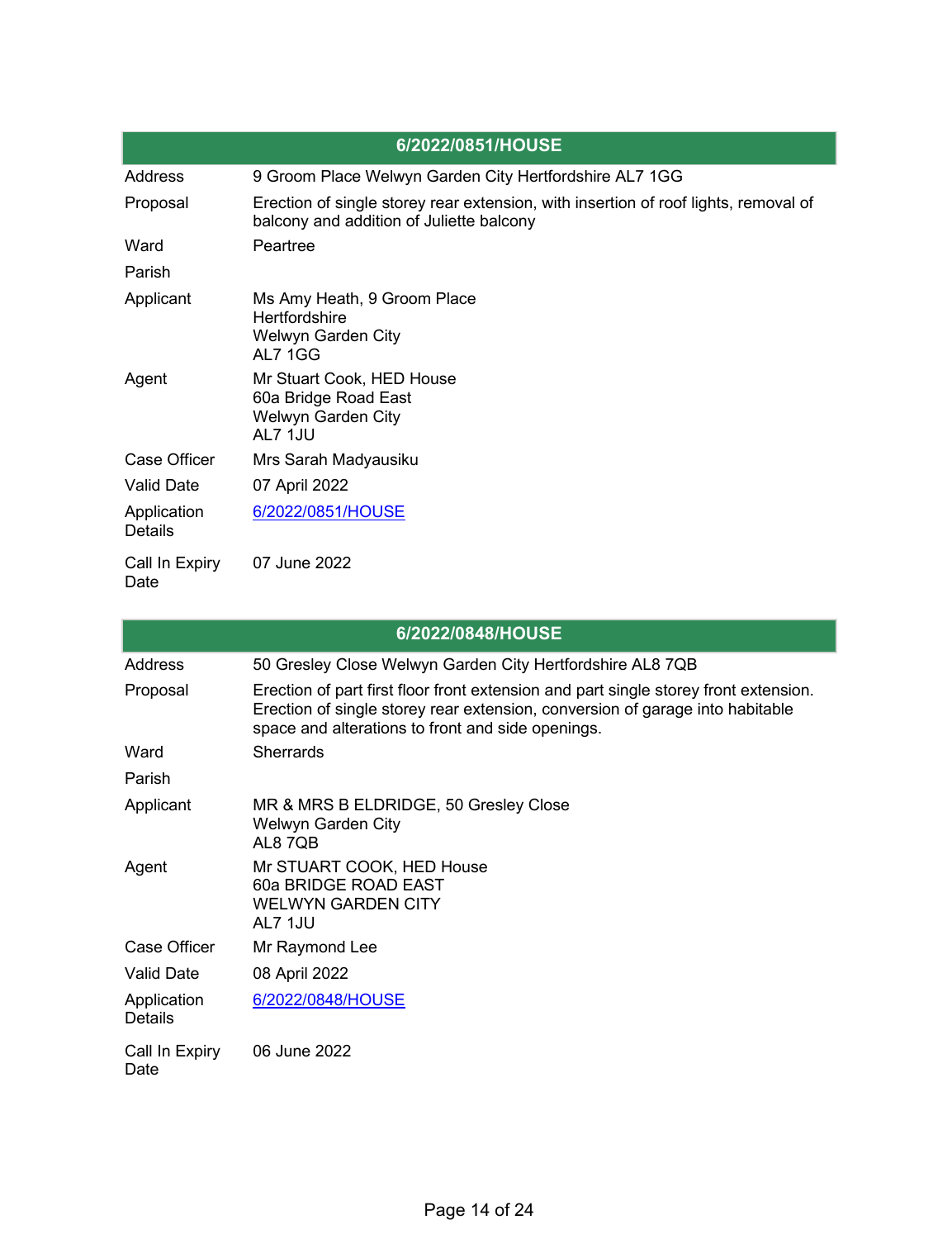|                               | 6/2022/1035/HOUSE                                                                                  |
|-------------------------------|----------------------------------------------------------------------------------------------------|
| Address                       | 57 Pentley Park Welwyn Garden City AL8 7SF                                                         |
| Proposal                      | Erection of a single storey side extension following the demolition of existing<br>attached garage |
| Ward                          | <b>Sherrards</b>                                                                                   |
| Parish                        |                                                                                                    |
| Applicant                     | Mrs Yun Wei, 57 Pentley Park<br><b>Hertfordshire</b><br>Welwyn Garden City<br>AL87SF               |
| Agent                         | Ms Miriam Mohns, Unit G West<br>1 - 3 Coate Street<br>London<br><b>E2 9AG</b>                      |
| <b>Case Officer</b>           | <b>Ms Emily Stainer</b>                                                                            |
| <b>Valid Date</b>             | 04 May 2022                                                                                        |
| Application<br><b>Details</b> | 6/2022/1035/HOUSE                                                                                  |
| Call In Expiry<br>Date        | 09 June 2022                                                                                       |

|                        | 6/2022/0898/LAWP                                              |
|------------------------|---------------------------------------------------------------|
| Address                | 7 River View Welwyn Garden City AL7 1UA                       |
| Proposal               | Certificate of lawfulness for single storey rear extension    |
| Ward                   | Welwyn East                                                   |
| Parish                 |                                                               |
| Applicant              | Mr Gene Astell, 7 River View<br>Welwyn Garden City<br>AL7 1UA |
| Agent                  | ,                                                             |
| Case Officer           | Ms Louise Sahlke                                              |
| <b>Valid Date</b>      | 17 May 2022                                                   |
| Application<br>Details | 6/2022/0898/LAWP                                              |

|          | 6/2022/0901/HOUSE                                        |
|----------|----------------------------------------------------------|
| Address  | 143 Blythway Welwyn Garden City AL7 1DN                  |
| Proposal | Erection of two storey and single storey rear extension. |
| Ward     | Welwyn East                                              |
| Parish   |                                                          |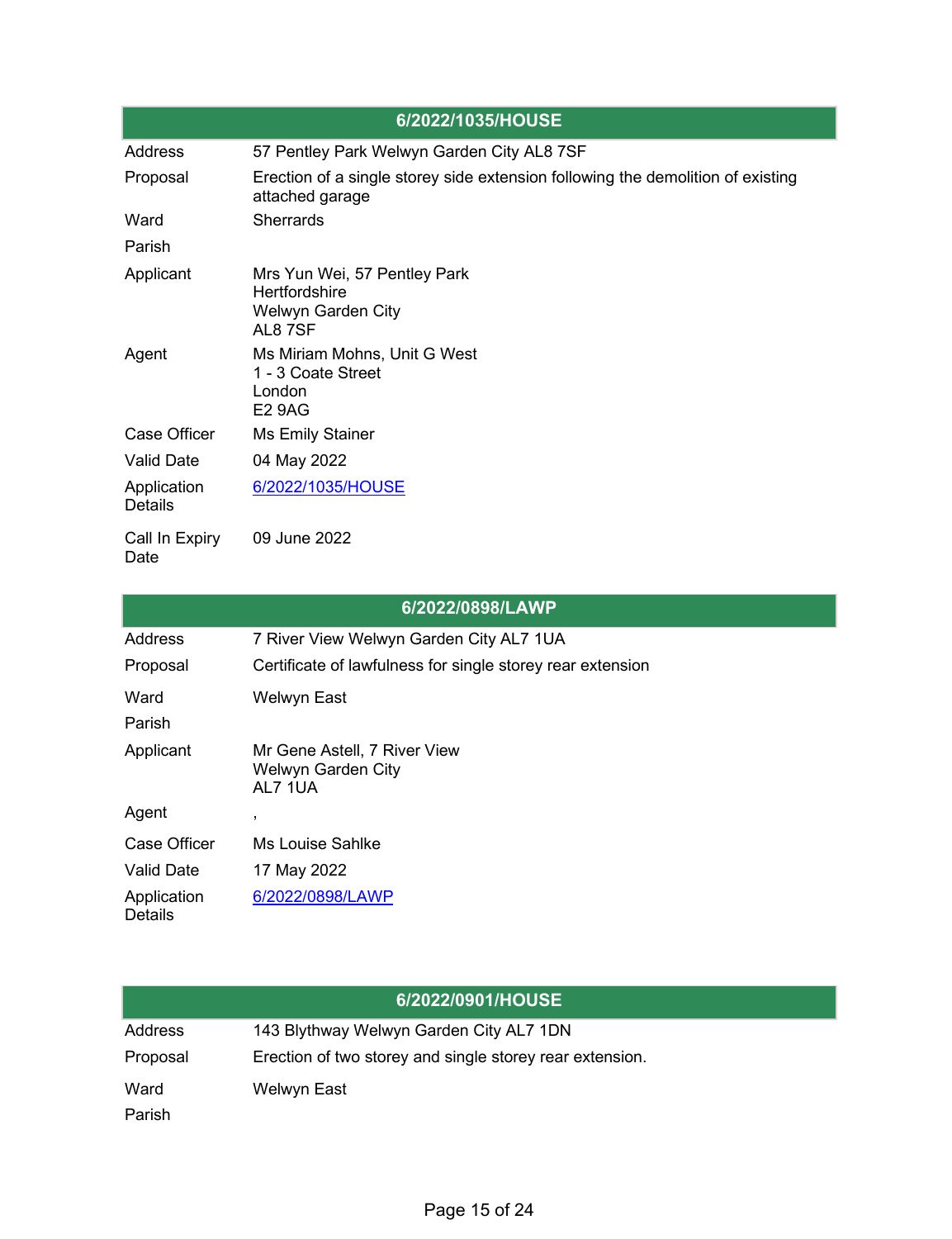| Applicant              | Matthew Francis-Mountford, 143 Blythway<br>Welwyn Garden City<br>AL7 1DN      |
|------------------------|-------------------------------------------------------------------------------|
| Agent                  | Paul Bradbury, 19 Ramsey Road<br>Warboys<br>Cambridgeshire<br><b>PE28 2RW</b> |
| Case Officer           | Mr Raymond Lee                                                                |
| <b>Valid Date</b>      | 03 May 2022                                                                   |
| Application<br>Details | 6/2022/0901/HOUSE                                                             |
| Call In Expiry         | 09 June 2022                                                                  |

**6/2022/1008/HOUSE** Address 7B Oaklands Rise Welwyn AL6 0RH Proposal Erection of single storey rear extension Ward Welwyn East Parish Welwyn Applicant Mr Roger Fogg, 7 B Oaklands Rise **Hertfordshire** Welwyn AL6 0RH Agent Mr Adam Trigg, 30C High Street Welwyn AL6 9EQ Case Officer Mrs Sarah Madyausiku Valid Date 28 April 2022 Application Details [6/2022/1008/HOUSE](https://planning.welhat.gov.uk/planning/display/6/2022/1008/HOUSE) Call In Expiry Date 07 June 2022

|           | 6/2022/1037/HOUSE                                                                           |
|-----------|---------------------------------------------------------------------------------------------|
| Address   | 11 Turpins Chase Welwyn Hertfordshire AL6 0QZ                                               |
| Proposal  | Replacement of rear flat roof with hipped roof and increase in width of rear<br>dormer      |
| Ward      | Welwyn East                                                                                 |
| Parish    | Welwyn                                                                                      |
| Applicant | Mr & Mrs Ian & Pearl Thomson, 11 Turpins Chase<br><b>Hertfordshire</b><br>Welwyn<br>AL6 0QZ |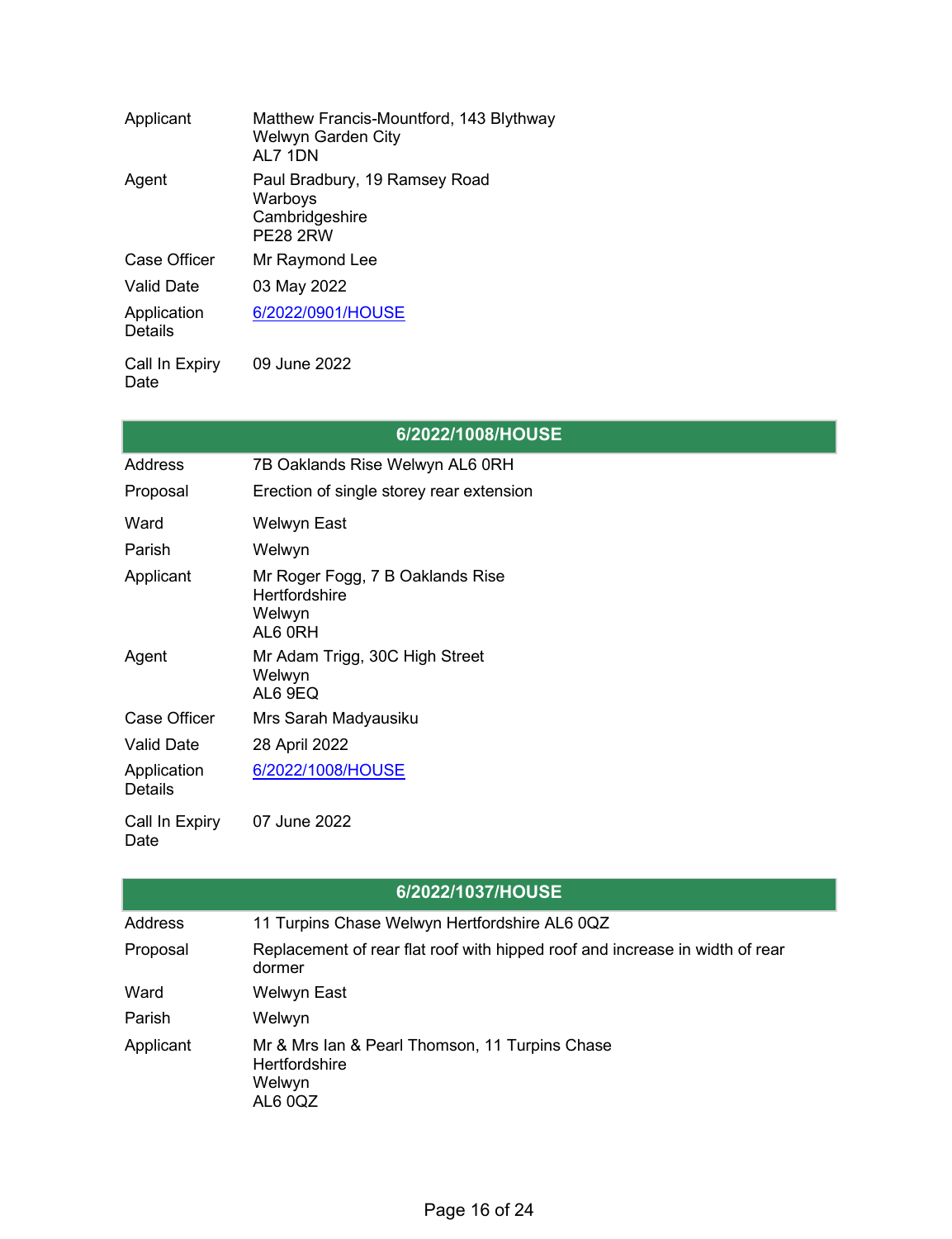| Agent                         | Mrs Pamela Stokes, 13 Cubitts Close<br>Welwyn<br>AL6 0DZ |
|-------------------------------|----------------------------------------------------------|
| <b>Case Officer</b>           | <b>Ms Kirsty Shirley</b>                                 |
| <b>Valid Date</b>             | 04 May 2022                                              |
| Application<br><b>Details</b> | 6/2022/1037/HOUSE                                        |
| Call In Expiry                | 06 June 2022                                             |

|                        | 6/2022/1053/VAR                                                                                              |
|------------------------|--------------------------------------------------------------------------------------------------------------|
| Address                | 61 New Road Digswell Welwyn Hertfordshire AL6 0AL                                                            |
| Proposal               | Variation of condition 17 (variation of approved drawing numbers) on planning<br>permission 6/2020/2818/FULL |
| Ward                   | Welwyn East                                                                                                  |
| Parish                 | Welwyn                                                                                                       |
| Applicant              | Rival Construction (London) Ltd, c/o Agent<br>c/o Agent<br>c/o Agent<br>c/o Agent<br>E151DA                  |
| Agent                  | Miss Jade Semple, Unex Tower<br><b>Station Street</b><br><b>Stratford</b><br>London<br>E15 1DA               |
| Case Officer           | Mr Raymond Lee                                                                                               |
| <b>Valid Date</b>      | 06 May 2022                                                                                                  |
| Application<br>Details | 6/2022/1053/VAR                                                                                              |
| Call In Expiry<br>Date | 09 June 2022                                                                                                 |

|                | 6/2022/1065/COND                                                                                                                                                                                                                                                                      |
|----------------|---------------------------------------------------------------------------------------------------------------------------------------------------------------------------------------------------------------------------------------------------------------------------------------|
| <b>Address</b> | 61 New Road Digswell Welwyn Hertfordshire AL6 0AL                                                                                                                                                                                                                                     |
| Proposal       | Submission of details pursuant to condition 1 (construction Management Plan),<br>condition 2 (site levels), condition 7 (refuse and Recycling Storage), condition 9<br>(samples of materials) and condition 10 (sustainability Statement) on planning<br>application 6/2020/2818/FULL |
| Ward           | <b>Welwyn East</b>                                                                                                                                                                                                                                                                    |
| Parish         | Welwyn                                                                                                                                                                                                                                                                                |
| Applicant      | Jade Rival Construction (London) Ltd, c/o Agent<br>c/o Agent<br>c/o Agent                                                                                                                                                                                                             |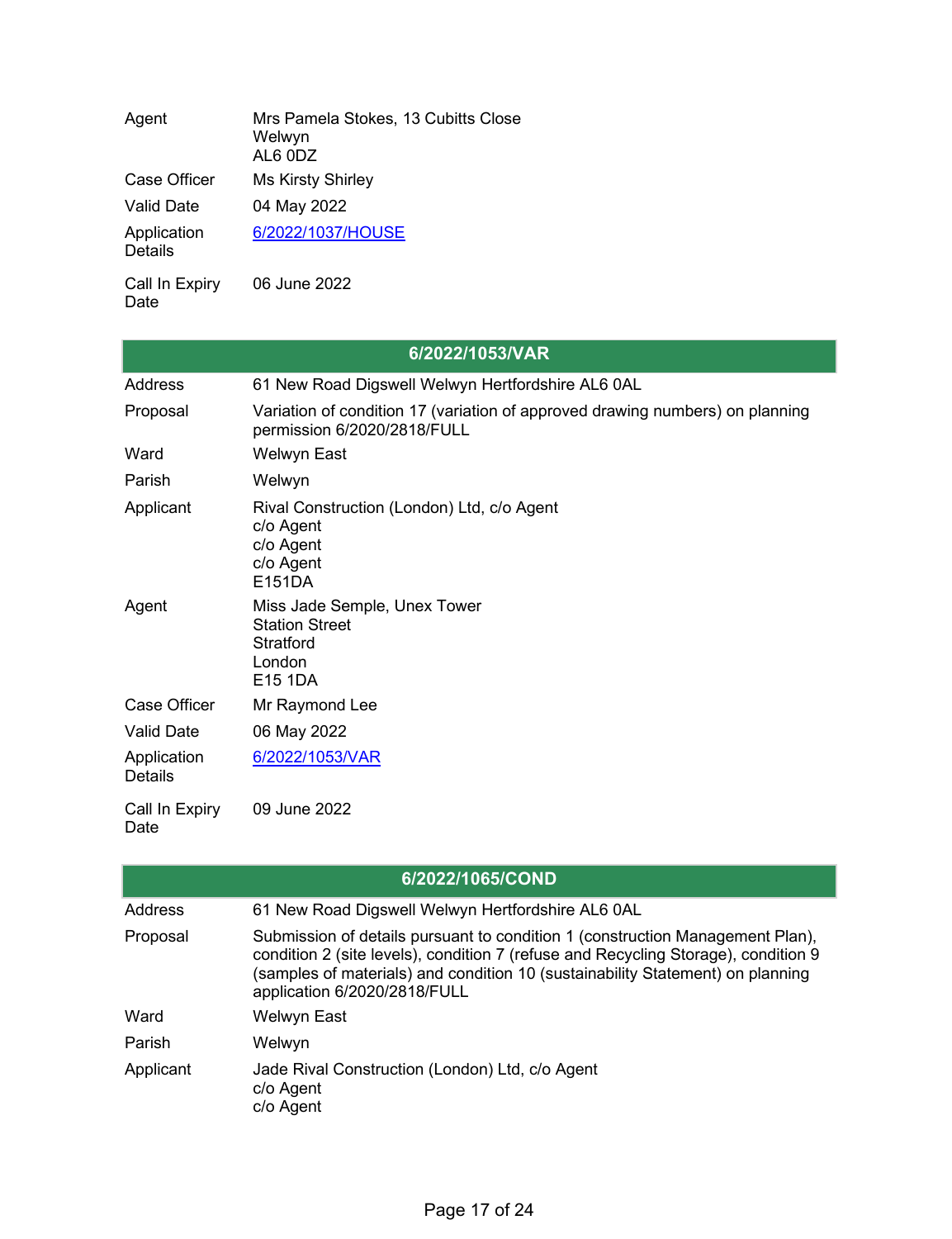|                               | c/o Agent<br>E151DA                                                                      |
|-------------------------------|------------------------------------------------------------------------------------------|
| Agent                         | Miss Jade Semple, Unex Tower<br><b>Station Street</b><br>Stratford<br>I ondon<br>E15 1DA |
| Case Officer                  | Mr Raymond Lee                                                                           |
| Valid Date                    | 06 May 2022                                                                              |
| Application<br><b>Details</b> | 6/2022/1065/COND                                                                         |

| 6/2022/1083/TPO               |                                                                                                                                                                                                                                                                                                                                                                                                                                                                                          |  |
|-------------------------------|------------------------------------------------------------------------------------------------------------------------------------------------------------------------------------------------------------------------------------------------------------------------------------------------------------------------------------------------------------------------------------------------------------------------------------------------------------------------------------------|--|
| Address                       | 24 Mornington Digswell Welwyn Hertfordshire<br>AL6 0AJ                                                                                                                                                                                                                                                                                                                                                                                                                                   |  |
| Proposal                      | T011 - Scots Pine - Reduce beech stem back from main stem to prevent any<br>further damage<br>T012 - Beech - Crown reduce by up to 2.5 m<br>T014 - Sycamore - Heavy reduction to leave a 4m habitat pole<br>T015 - Common Beech - Reduce the two lower limbs over the public highway by<br>up to 4 m insuring they are back to good viable growth points<br>T016 - Common Beech - Reduce the lower limbs the lowest six limbs over the<br>highway by 3m back to good viable grade points |  |
| Ward                          | <b>Welwyn East</b>                                                                                                                                                                                                                                                                                                                                                                                                                                                                       |  |
| Parish                        | Welwyn                                                                                                                                                                                                                                                                                                                                                                                                                                                                                   |  |
| Applicant                     | Mr Tom Bowman, 24 Mornington<br><b>Digswell</b><br>Hertfordshire<br>Welwyn<br>AL6 0AJ                                                                                                                                                                                                                                                                                                                                                                                                    |  |
| Agent                         | Mr Fred Burkitt, 50 Bunyan Road<br><b>Hitchin</b><br>SG5 1NN                                                                                                                                                                                                                                                                                                                                                                                                                             |  |
| Case Officer                  | Ms Emma Griffin                                                                                                                                                                                                                                                                                                                                                                                                                                                                          |  |
| <b>Valid Date</b>             | 10 May 2022                                                                                                                                                                                                                                                                                                                                                                                                                                                                              |  |
| Application<br><b>Details</b> | 6/2022/1083/TPO                                                                                                                                                                                                                                                                                                                                                                                                                                                                          |  |

|          | 6/2022/1128/HOUSE                                        |
|----------|----------------------------------------------------------|
| Address  | 76 Warren Way Digswell Welwyn Hertfordshire AL6 0DN      |
| Proposal | Basement extension to create enlarged residential annexe |
| Ward     | Welwyn East                                              |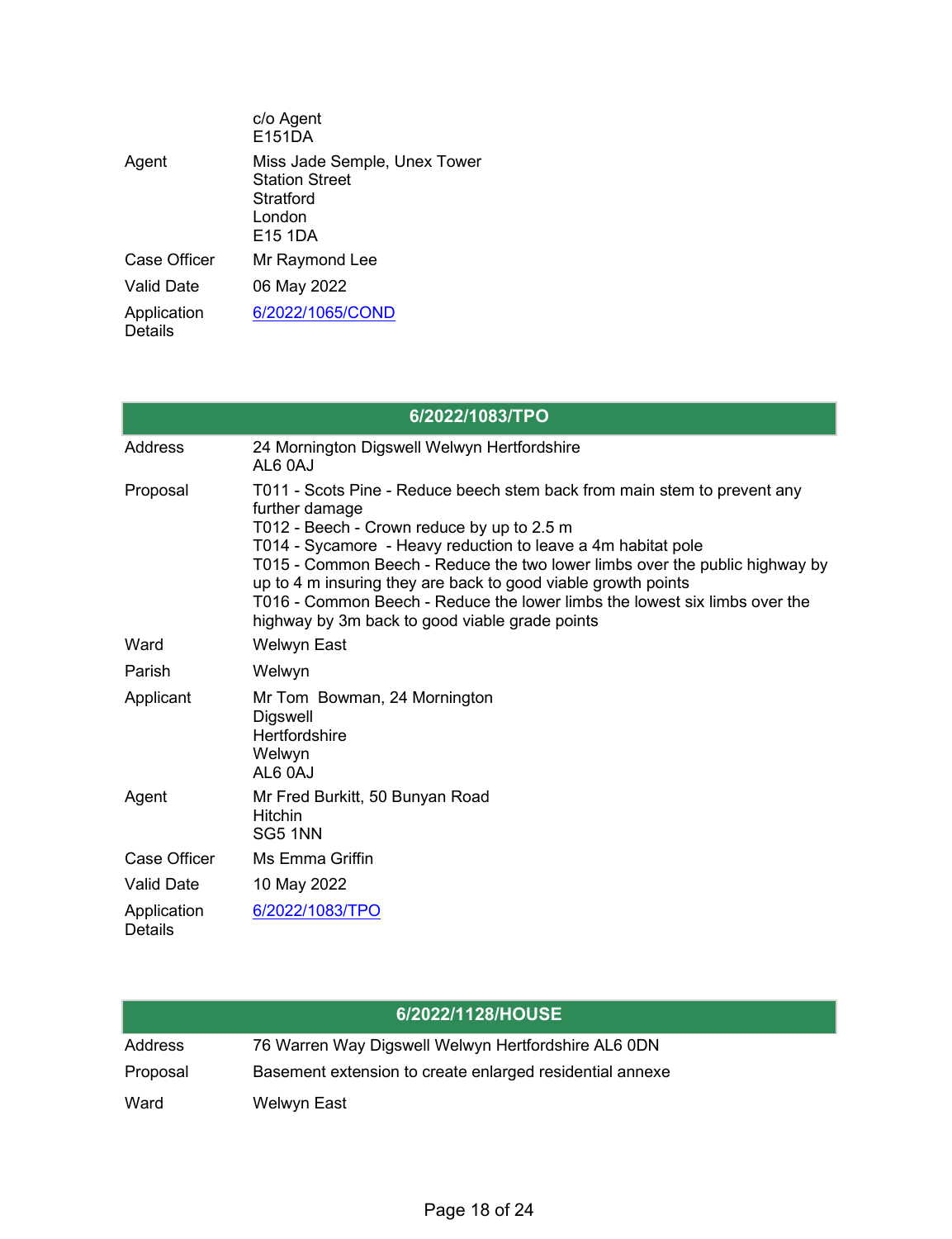| Parish                        | Welwyn                                                                                  |
|-------------------------------|-----------------------------------------------------------------------------------------|
| Applicant                     | Mr and Mrs Mein, 76 Warren Way<br>Digswell<br><b>Hertfordshire</b><br>Welwyn<br>AL6 0DN |
| Agent                         | Mrs Monica Corcoran, 90 Dunstable Street<br>Ampthill<br><b>MK45 2JR</b>                 |
| Case Officer                  | Mrs Sarah Madyausiku                                                                    |
| Valid Date                    | 16 May 2022                                                                             |
| Application<br><b>Details</b> | 6/2022/1128/HOUSE                                                                       |
| Call In Expiry<br>Date        | 09 June 2022                                                                            |

|                               | 6/2022/1129/HOUSE                                                                                                                                                                                                                      |
|-------------------------------|----------------------------------------------------------------------------------------------------------------------------------------------------------------------------------------------------------------------------------------|
| Address                       | 41 Rosedale Welwyn Garden City AL7 1DW                                                                                                                                                                                                 |
| Proposal                      | Erection of first floor side extension, removal of rear window to be replaced with<br>patio doors, existing french doors with side lights to be replaced with bi-fold<br>doors and new front door to be moved to existing porch recess |
| Ward                          | Welwyn East                                                                                                                                                                                                                            |
| Parish                        |                                                                                                                                                                                                                                        |
| Applicant                     | Mrs Yvonne Standbury, 41 Rosedale<br><b>Hertfordshire</b><br>Welwyn Garden City<br>AL7 1DW                                                                                                                                             |
| Agent                         | Mr Russell Williams, 178 Altham Grove<br><b>HARLOW</b><br><b>CM20 2PN</b>                                                                                                                                                              |
| <b>Case Officer</b>           | <b>Mrs Kerrie Charles</b>                                                                                                                                                                                                              |
| <b>Valid Date</b>             | 16 May 2022                                                                                                                                                                                                                            |
| Application<br><b>Details</b> | 6/2022/1129/HOUSE                                                                                                                                                                                                                      |
| Call In Expiry                | 08 June 2022                                                                                                                                                                                                                           |

| 6/2022/1077/COND |                                                                                                                                                  |
|------------------|--------------------------------------------------------------------------------------------------------------------------------------------------|
| Address          | 7 Wendover Drive Welwyn Hertfordshire AL6 9LT                                                                                                    |
| Proposal         | Submission of details pursuant to condition 1 (archaeological monitoring,<br>publication and archiving) on planning application 6/2020/3187/FULL |
| Ward             | Welwyn West                                                                                                                                      |
| Parish           | Welwyn                                                                                                                                           |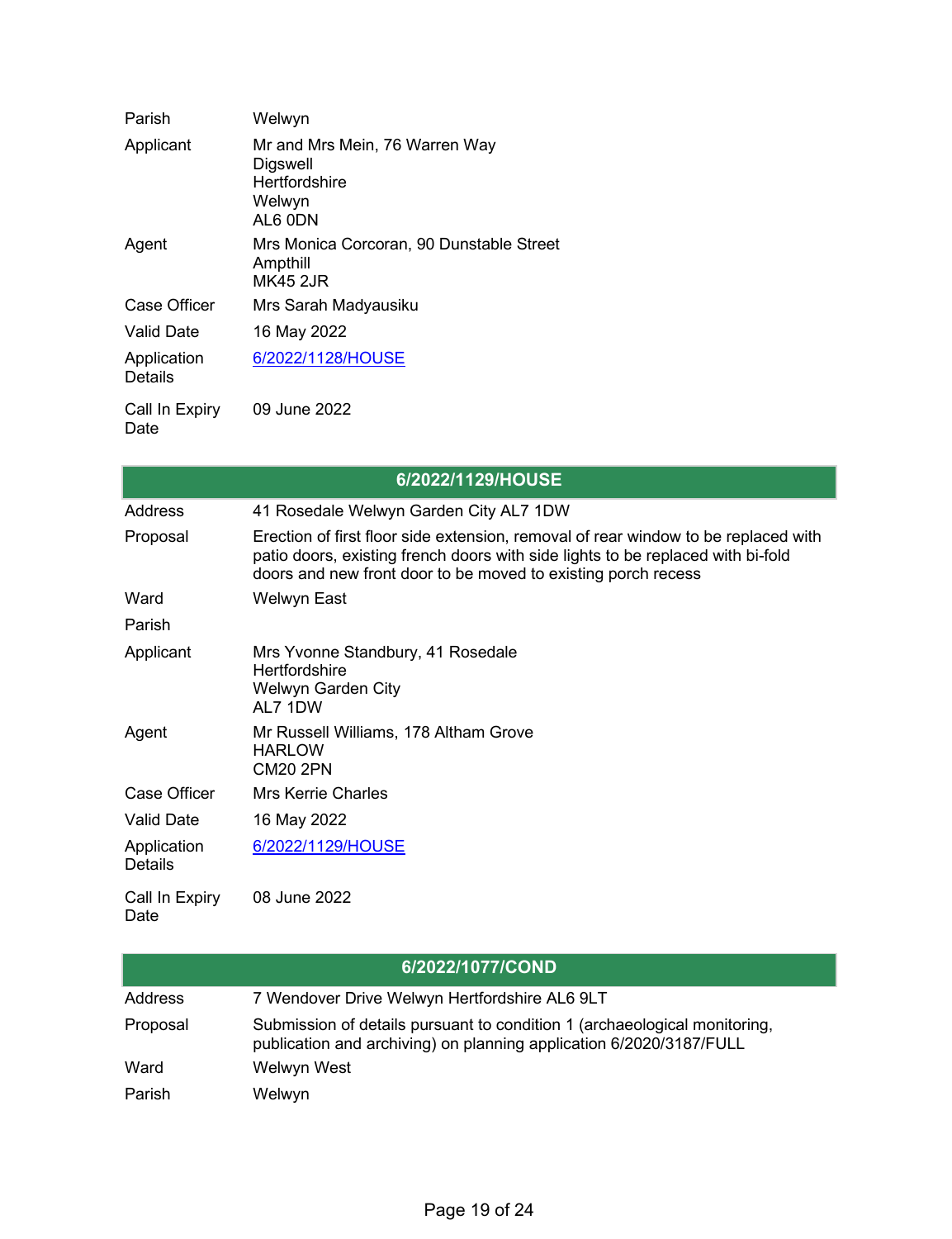| Applicant                     | MDH Investments Ltd, c/o agent<br>5 The Gavel Centre<br>Porters Wood<br>St Albans<br>AL3 6PQ |
|-------------------------------|----------------------------------------------------------------------------------------------|
| Agent                         | DLA Town Planning Ltd, 5 The Gavel Centre Porters Wood<br><b>St Albans</b><br>AL3 6PQ        |
| Case Officer                  | Ms Emily Stainer                                                                             |
| Valid Date                    | 09 May 2022                                                                                  |
| Application<br><b>Details</b> | 6/2022/1077/COND                                                                             |

| 6/2022/1080/LAWP              |                                                                                        |
|-------------------------------|----------------------------------------------------------------------------------------|
| <b>Address</b>                | 37 Codicote Road Welwyn AL6 9TT                                                        |
| Proposal                      | Certificate of lawfulness for the erection of a single storey side extension           |
| Ward                          | Welwyn West                                                                            |
| Parish                        | Welwyn                                                                                 |
| Applicant                     | Mr. J. Lewis, 37 Codicote Road<br><b>Hertfordshire</b><br>Welwyn<br>AL6 9TT            |
| Agent                         | Mr. S. Cook, HED House<br>60a BRIDGE ROAD EAST<br><b>WELWYN GARDEN CITY</b><br>AL7 1JU |
| Case Officer                  | Ms Louise Sahlke                                                                       |
| <b>Valid Date</b>             | 09 May 2022                                                                            |
| Application<br><b>Details</b> | 6/2022/1080/LAWP                                                                       |

| <b>Estate Management Applications</b> |                                                                                                                                              |  |
|---------------------------------------|----------------------------------------------------------------------------------------------------------------------------------------------|--|
| 6/2022/0762/EM                        |                                                                                                                                              |  |
| Address                               | 30 Youngs Rise Welwyn Garden City AL8 6RU                                                                                                    |  |
| Proposal                              | Formation of new permeable layer on driveway with the installation of 3 phase<br>electric supply to house and potting shed from Valley Road. |  |
| Ward                                  | Handside                                                                                                                                     |  |
| Applicant                             | Tim Thornton, 30 Youngs Rise<br><b>Welwyn Garden City</b><br>AL8 6RU                                                                         |  |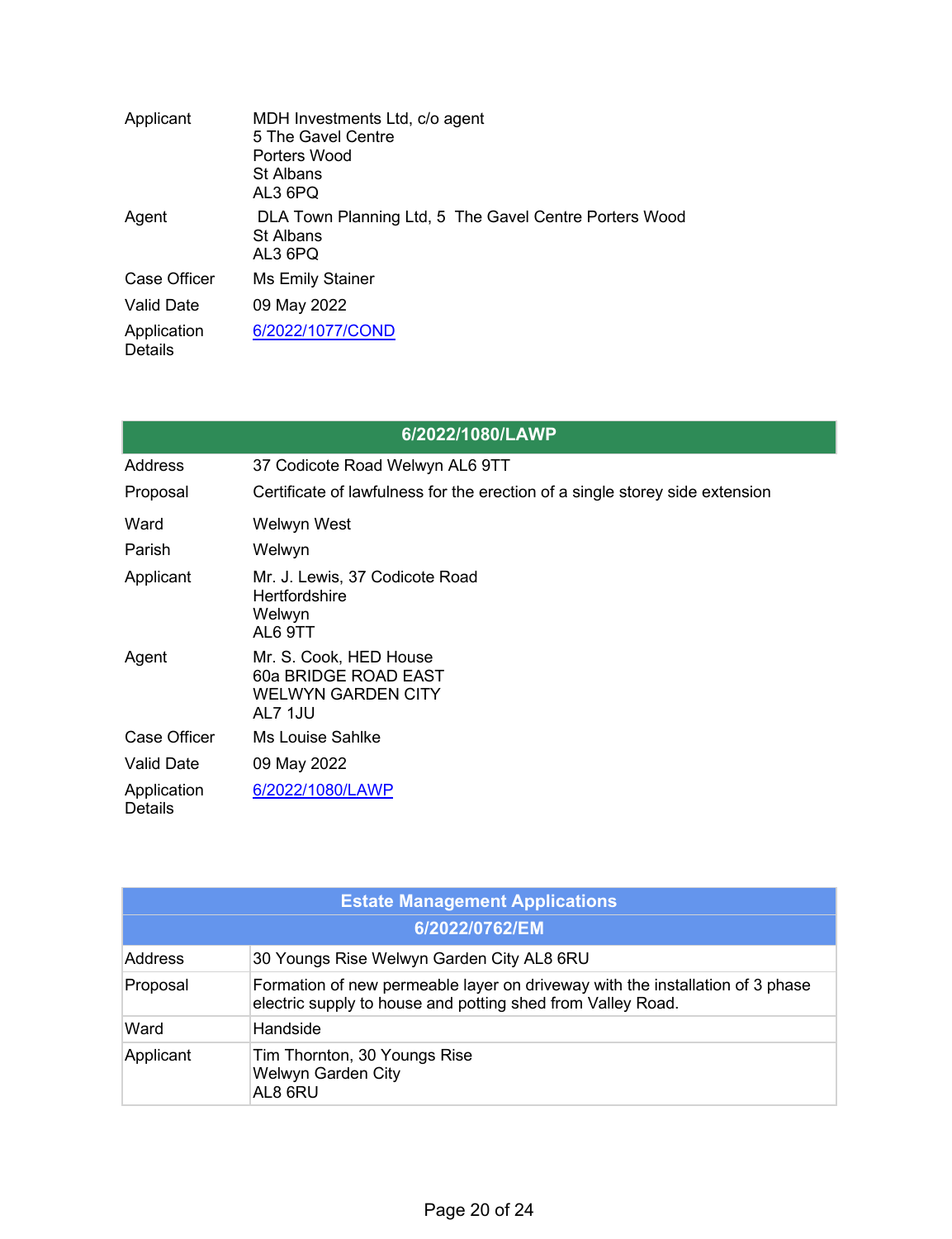| Agent                         | Tim Thornton, 30 Youngs Rise<br>Welwyn Garden City<br>AL8 6RU        |  |
|-------------------------------|----------------------------------------------------------------------|--|
| <b>Case Officer</b>           | Mr James Homer                                                       |  |
| <b>Valid Date</b>             | 09/05/2022                                                           |  |
| Application<br><b>Details</b> | 6/2022/0762/EM                                                       |  |
|                               |                                                                      |  |
|                               | 6/2022/0793/EM                                                       |  |
| <b>Address</b>                | 19 Cloverfield Welwyn Garden City AL7 1EG                            |  |
| Proposal                      | Erection of garden office                                            |  |
| Ward                          | <b>Welwyn East</b>                                                   |  |
| Applicant                     | Iain Michael Norman, 19 Cloverfield<br>Welwyn Garden City<br>AL7 1EG |  |
| Agent                         | Iain Michael Norman, 19 Cloverfield<br>Welwyn Garden City<br>AL7 1EG |  |
| <b>Case Officer</b>           | Mr James Homer                                                       |  |
| <b>Valid Date</b>             | 09/05/2022                                                           |  |
| Application<br><b>Details</b> | 6/2022/0793/EM                                                       |  |
|                               |                                                                      |  |
|                               | 6/2022/0903/EM                                                       |  |
| <b>Address</b>                | 33 Holwell Road, Welwyn Garden City, AL7 3RE                         |  |
| Proposal                      | Erection of rear ground floor and first floor extension              |  |
| Ward                          | Peartree                                                             |  |
| Applicant                     | ROBERT & AMA, 33 Holwell Road,<br>Welwyn Garden City,<br>AL7 3RE     |  |
| Agent                         | Chido Ndukwe,                                                        |  |
| <b>Case Officer</b>           | Mr James Homer                                                       |  |
| <b>Valid Date</b>             | 04/05/2022                                                           |  |
| Application<br><b>Details</b> | 6/2022/0903/EM                                                       |  |
|                               |                                                                      |  |
|                               | 6/2022/0933/EM                                                       |  |
| <b>Address</b>                | 36 Coltsfoot Welwyn Garden City AL7 3HZ                              |  |
| Proposal                      | Re-arrangement of external wall                                      |  |
| Ward                          | Howlands                                                             |  |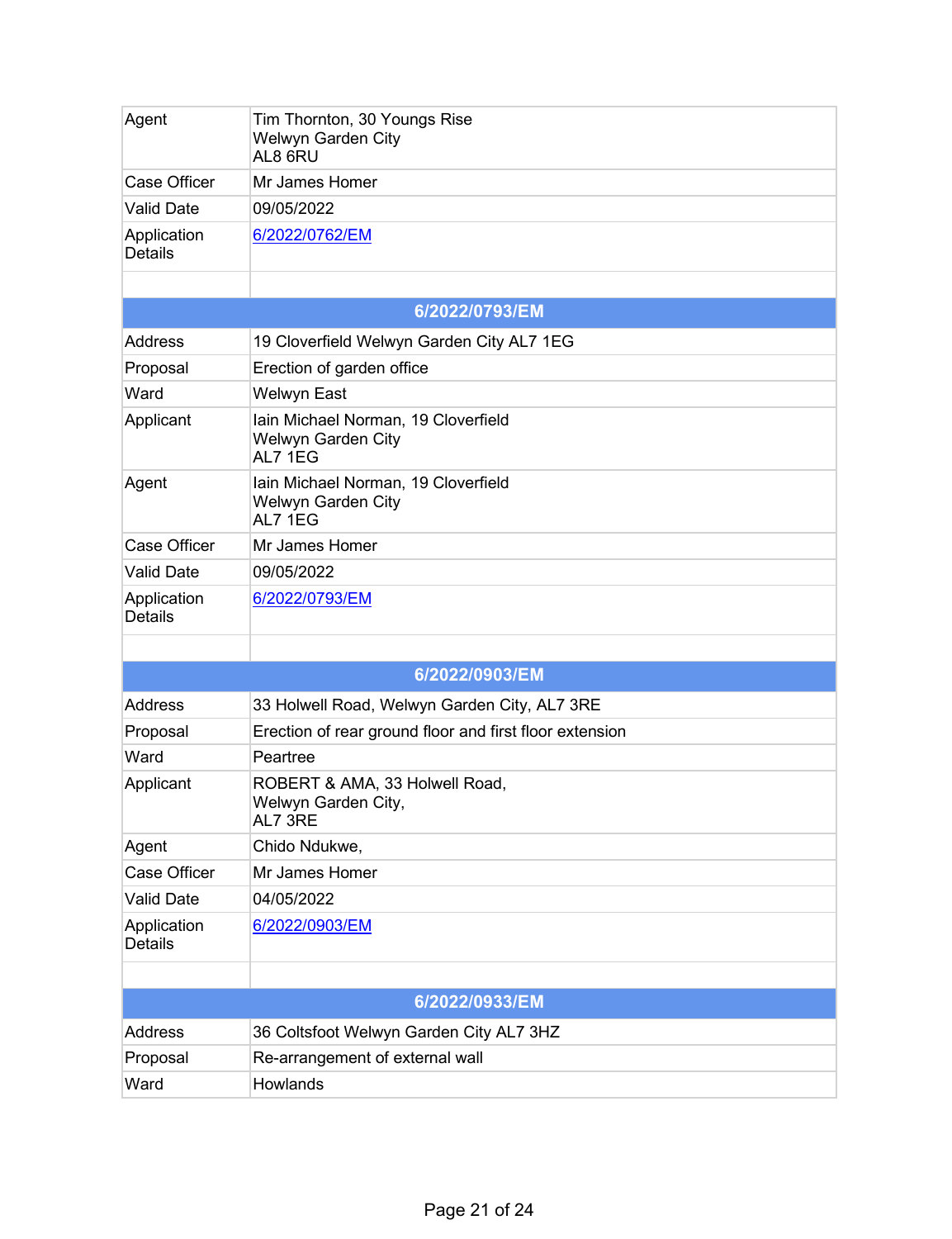| Applicant                     | DR JAYANT DASGUPTA, 36 Coltsfoot<br>Welwyn Garden City<br>AL7 3HZ                                                                                                                        |
|-------------------------------|------------------------------------------------------------------------------------------------------------------------------------------------------------------------------------------|
| Agent                         | GEOFF PHILLIPS, 97 MILDMAY ROAD<br><b>STEVENAGE</b><br><b>HERTS</b><br><b>SG1 5RS</b>                                                                                                    |
| <b>Case Officer</b>           | Mr James Homer                                                                                                                                                                           |
| <b>Valid Date</b>             | 20/04/2022                                                                                                                                                                               |
| Application<br><b>Details</b> | 6/2022/0933/EM                                                                                                                                                                           |
|                               |                                                                                                                                                                                          |
|                               | 6/2022/0954/EM                                                                                                                                                                           |
| <b>Address</b>                | 20 Roundwood Drive Welwyn Garden City AL8 7JZ                                                                                                                                            |
| Proposal                      | Proposed two-storey front extension, a first-floor side extension and new garage<br>following the demolition of the front utility room. With minor alterations to the front<br>landscape |
| Ward                          | <b>Sherrards</b>                                                                                                                                                                         |
| Applicant                     | Mr M Paraliki, 20 Roundwood Drive<br>Welwyn Garden City<br>AL87JZ                                                                                                                        |
| Agent                         | Wastell and Porter Architects Ltd, Bancroft House<br>34 Bancroft<br><b>Hitchin</b><br>Herts SG5 1LA                                                                                      |
| <b>Case Officer</b>           | Mr James Homer                                                                                                                                                                           |
| <b>Valid Date</b>             | 04/05/2022                                                                                                                                                                               |
| Application<br><b>Details</b> | 6/2022/0954/EM                                                                                                                                                                           |
|                               |                                                                                                                                                                                          |
|                               | 6/2022/1012/EM                                                                                                                                                                           |
| Address                       | 23 Fordwich Road Welwyn Garden City AL8 6EX                                                                                                                                              |
| Proposal                      | Erection of front garage extension and conversion including roof lights, new flat<br>roof and insertion of roof light to existing rear roof and alterations to openings                  |
| Ward                          | Handside                                                                                                                                                                                 |
| Applicant                     | Mr. M. Lynch, 23 Fordwich Road<br>Welwyn Garden City<br>AL8 6EX                                                                                                                          |
| Agent                         | Mr. S. Cook, HED House<br>60A Bridge Road East<br>Welwyn Garden City<br>AL7 1JU                                                                                                          |
| <b>Case Officer</b>           | Mr James Homer                                                                                                                                                                           |
| <b>Valid Date</b>             | 29/04/2022                                                                                                                                                                               |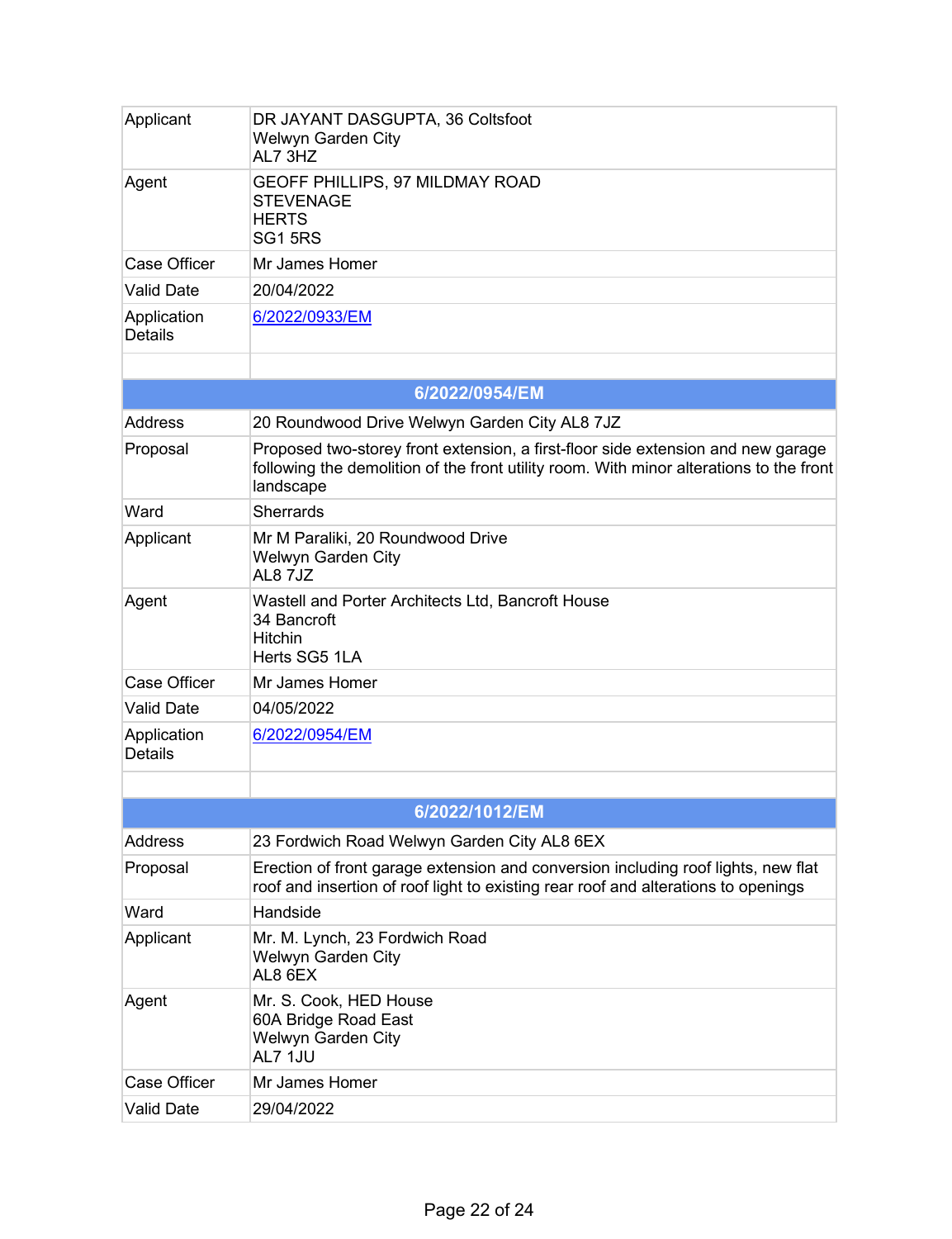| Application<br><b>Details</b> | 6/2022/1012/EM                                                                                                                                                         |
|-------------------------------|------------------------------------------------------------------------------------------------------------------------------------------------------------------------|
|                               |                                                                                                                                                                        |
|                               | 6/2022/1016/EM                                                                                                                                                         |
| Address                       | 7 Pitsfield, Welwyn Garden City, AL8 7SJ                                                                                                                               |
| Proposal                      | Installation of solar panels on south facing roof                                                                                                                      |
| Ward                          | <b>Sherrards</b>                                                                                                                                                       |
| Applicant                     | Ian Klein, 7 Pitsfield,<br>Welwyn Garden City,<br><b>AL8 7SJ</b>                                                                                                       |
| Agent                         | Ian Klein, 7 Pitsfield,<br>Welwyn Garden City,<br><b>AL8 7SJ</b>                                                                                                       |
| <b>Case Officer</b>           | Mr James Homer                                                                                                                                                         |
| <b>Valid Date</b>             | 05/05/2022                                                                                                                                                             |
| Application<br><b>Details</b> | 6/2022/1016/EM                                                                                                                                                         |
|                               |                                                                                                                                                                        |
|                               | 6/2022/1026/EM                                                                                                                                                         |
| <b>Address</b>                | 10 Attimore Road Welwyn Garden City AL8 6LW                                                                                                                            |
| Proposal                      | Erection of garden office                                                                                                                                              |
| Ward                          | Handside                                                                                                                                                               |
| Applicant                     | James Bolton, 10 Attimore Road<br>Welwyn Garden City<br>AL8 6LW                                                                                                        |
| Agent                         | James Bolton, 10 Attimore Road<br>Welwyn Garden City<br>AL8 6LW                                                                                                        |
| <b>Case Officer</b>           | Mr James Homer                                                                                                                                                         |
| <b>Valid Date</b>             | 04/05/2022                                                                                                                                                             |
| Application<br><b>Details</b> | 6/2022/1026/EM                                                                                                                                                         |
|                               |                                                                                                                                                                        |
|                               | 6/2022/1071/EMT                                                                                                                                                        |
| <b>Address</b>                | 19 Barleycroft Road Welwyn Garden City AL8 6JX                                                                                                                         |
| Proposal                      | Rear boundary hedge to cut back by approximately 1.5m width. Reduce height<br>from Holly & Laurel by 3m. We are reducing the size to maintain size and<br>manage hedge |
| Ward                          | Handside                                                                                                                                                               |
| Applicant                     | Ms Karen Porter, 19 Barleycroft Road<br>Welwyn Garden City<br>AL8 6JX                                                                                                  |